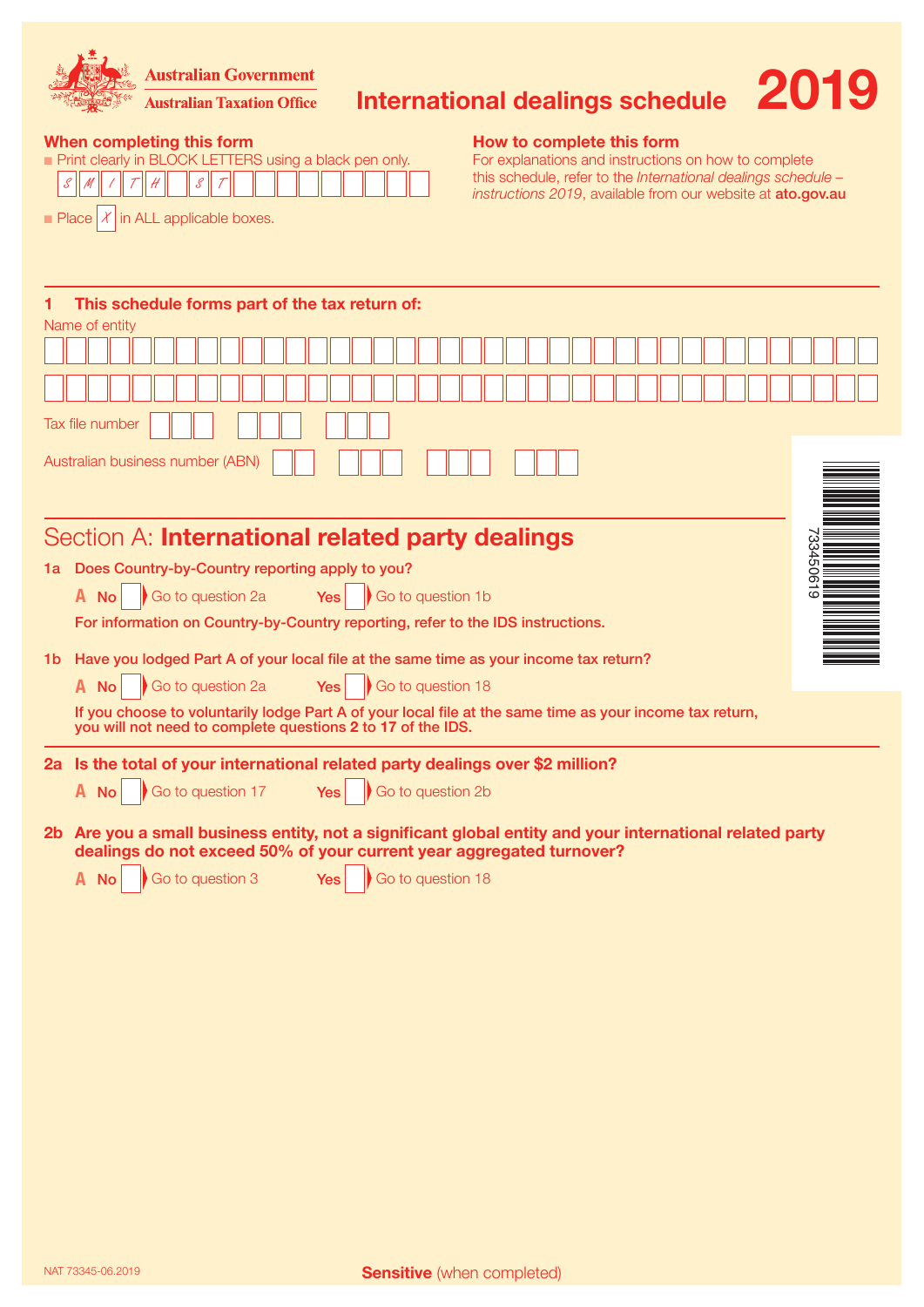| Did you have dealings with international related parties, apart from the dealings with related parties<br>3<br>located in specified countries? |                                   |            |  |             |  |  |  |  |  |                         |                           |                                                                                                                              |
|------------------------------------------------------------------------------------------------------------------------------------------------|-----------------------------------|------------|--|-------------|--|--|--|--|--|-------------------------|---------------------------|------------------------------------------------------------------------------------------------------------------------------|
| $\mathbf{A}$                                                                                                                                   | <b>No</b>                         | <b>Yes</b> |  |             |  |  |  |  |  |                         |                           | Provide the following information for the three countries with<br>the highest dollar value of related party dealings.        |
| Foreign<br>country                                                                                                                             | Activity<br>code                  |            |  | Expenditure |  |  |  |  |  |                         |                           | Revenue                                                                                                                      |
| В                                                                                                                                              | C                                 | D \$       |  |             |  |  |  |  |  | $\overline{\mathsf{K}}$ | \$<br>E                   | ·×                                                                                                                           |
|                                                                                                                                                |                                   |            |  |             |  |  |  |  |  | ⋖                       | E                         | ·×                                                                                                                           |
|                                                                                                                                                | C                                 |            |  |             |  |  |  |  |  | ≺                       | E                         | ·×                                                                                                                           |
|                                                                                                                                                | All other amounts                 | F<br>S     |  |             |  |  |  |  |  | $\bm{\times}$           | G                         | ·×                                                                                                                           |
|                                                                                                                                                |                                   | J \$       |  |             |  |  |  |  |  | $\mathbf{\times}$       | <b>K\$</b>                | $\overline{\mathsf{X}}$                                                                                                      |
|                                                                                                                                                |                                   | J S        |  |             |  |  |  |  |  | $\cdot \times$          | K<br><b>S</b>             | $\overline{\times}$                                                                                                          |
|                                                                                                                                                |                                   |            |  |             |  |  |  |  |  |                         | Κ<br><b>S</b>             | $\overline{\mathsf{X}}$                                                                                                      |
|                                                                                                                                                |                                   |            |  |             |  |  |  |  |  | $\mathbf{\cdot} \times$ |                           |                                                                                                                              |
|                                                                                                                                                | All other amounts L               | <b>S</b>   |  |             |  |  |  |  |  | $\mathbb{R}$            | <b>M\$</b>                | $\overline{\mathsf{X}}$                                                                                                      |
|                                                                                                                                                |                                   | P          |  |             |  |  |  |  |  | ż.                      | $\bf{0}$<br>$\mathbf{\$}$ | $-\times$                                                                                                                    |
|                                                                                                                                                |                                   |            |  |             |  |  |  |  |  | ⋖                       | N                         | $\overline{\mathsf{x}}$                                                                                                      |
|                                                                                                                                                |                                   |            |  |             |  |  |  |  |  | ⋖                       | S<br>N                    | $\overline{\times}$                                                                                                          |
|                                                                                                                                                | All other amounts $\mathbb{R}$ \$ |            |  |             |  |  |  |  |  | ⋖                       | S                         | ·×                                                                                                                           |
|                                                                                                                                                |                                   |            |  |             |  |  |  |  |  |                         |                           |                                                                                                                              |
| 4                                                                                                                                              |                                   |            |  |             |  |  |  |  |  |                         |                           | Did you have dealings with international related parties located in specified countries?                                     |
| $\mathbf{A}$                                                                                                                                   | <b>No</b>                         | <b>Yes</b> |  |             |  |  |  |  |  |                         |                           | Frovide the following information for the three specified countries with the highest dollar value of related party dealings. |
| Specified<br>country                                                                                                                           | <b>Activity</b><br>code           |            |  | Expenditure |  |  |  |  |  |                         |                           | Revenue                                                                                                                      |
| B                                                                                                                                              | C                                 | D\$        |  |             |  |  |  |  |  | $\cdot \times$          | E\$                       | ·×                                                                                                                           |
|                                                                                                                                                |                                   |            |  |             |  |  |  |  |  | $\bm{\times}$           | E \$                      | ż.                                                                                                                           |
|                                                                                                                                                |                                   |            |  |             |  |  |  |  |  | ∙×                      |                           | ż.                                                                                                                           |
|                                                                                                                                                | All other amounts                 | F<br>S     |  |             |  |  |  |  |  | $\mathbf{\infty}$       | $G$ \$                    | $\cdot \times$                                                                                                               |
|                                                                                                                                                |                                   | J \$       |  |             |  |  |  |  |  |                         | $-50K$ K\$                | $\mathbf{\hat{X}}$                                                                                                           |
|                                                                                                                                                |                                   |            |  |             |  |  |  |  |  | $\mathbf{\times}$       | <b>K\$</b>                | $\overline{\mathsf{x}}$                                                                                                      |
|                                                                                                                                                |                                   |            |  |             |  |  |  |  |  | $\mathbf{\times}$       | <b>K\$</b>                | $\overline{\mathsf{X}}$                                                                                                      |
|                                                                                                                                                | All other amounts                 | \$         |  |             |  |  |  |  |  | $\mathbf{\infty}$       | <b>M\$</b>                | ż                                                                                                                            |
|                                                                                                                                                |                                   |            |  |             |  |  |  |  |  |                         |                           |                                                                                                                              |
| N                                                                                                                                              |                                   |            |  |             |  |  |  |  |  | $\mathbf{\hat{X}}$      | $Q$ \$                    | $\overline{\mathsf{x}}$                                                                                                      |
|                                                                                                                                                |                                   |            |  |             |  |  |  |  |  | ż                       | $Q$ \$                    | $\overline{\mathsf{x}}$                                                                                                      |
|                                                                                                                                                |                                   |            |  |             |  |  |  |  |  | ۰×                      | Q<br>\$                   | ż                                                                                                                            |

 $\mathbf{\mathsf{I}}$ 

 $\blacksquare$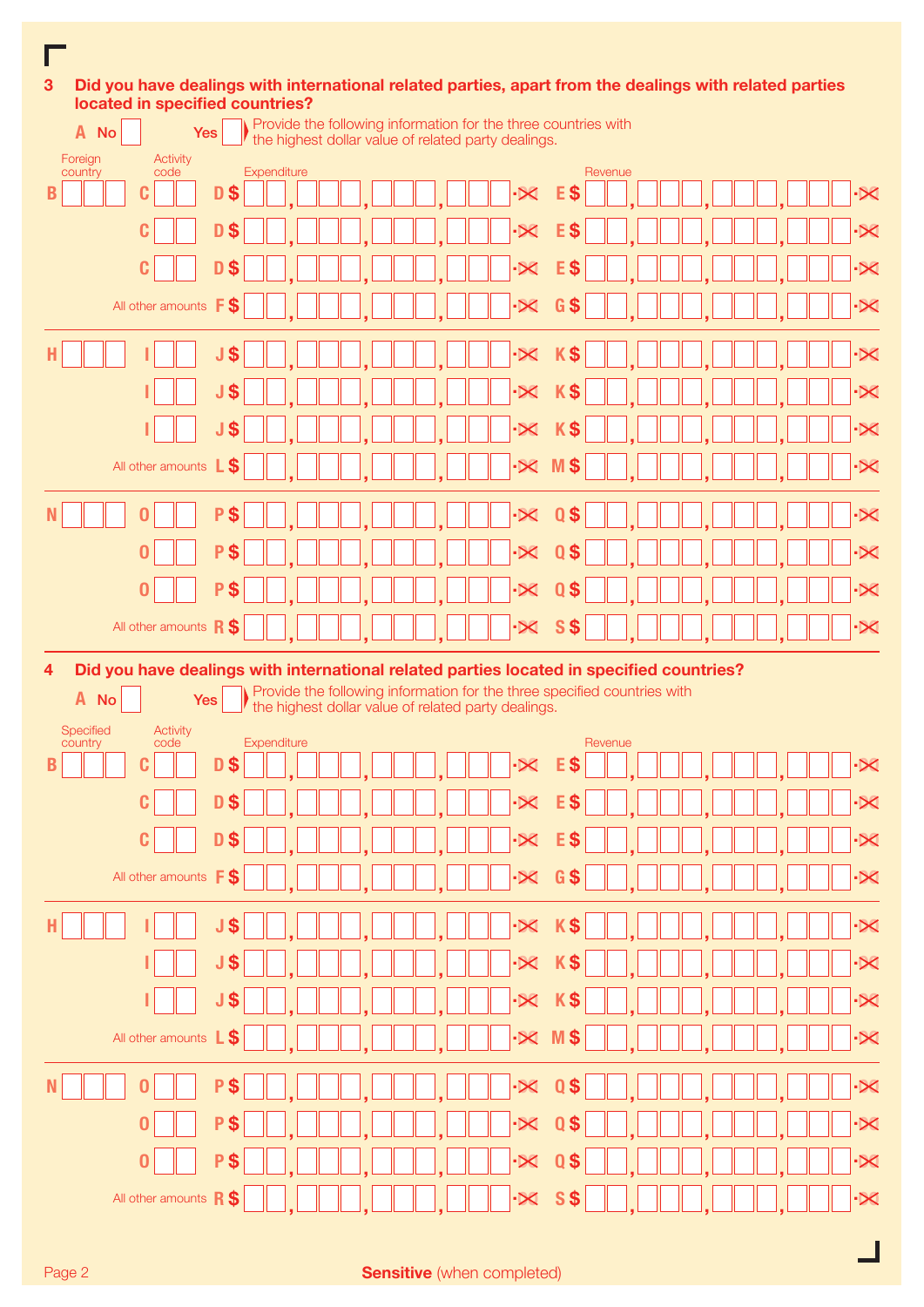| $5\phantom{1}$ | Did you have any international related party dealings involving tangible property of a revenue nature,<br>including trading stock and raw materials?                                |
|----------------|-------------------------------------------------------------------------------------------------------------------------------------------------------------------------------------|
|                | Provide the following information<br>$\mathsf{A}$<br><b>No</b><br><b>Yes</b>                                                                                                        |
|                | Percentage<br>of dealings with<br>Tangible property of a revenue nature including trading stock and raw materials<br>Main pricing<br>documentation                                  |
| $C$ \$         | Expenditure<br>Revenue<br>methodology<br>code<br>D<br>S<br>F<br>·X<br>·X                                                                                                            |
| 6              | Did you have any international related party dealings involving royalties or licence fees?                                                                                          |
|                | Provide the following information<br>A No<br>Yes                                                                                                                                    |
| 6a             | Percentage<br>of dealings with<br><b>Royalties</b><br>Main pricing<br>documentation                                                                                                 |
| C \$           | <b>Deductions</b><br>methodology<br>Income<br>code<br>D<br>F<br>·×<br>·×                                                                                                            |
|                | Percentage<br><b>Licence fees</b><br>of dealings with                                                                                                                               |
| 6b             | Main pricing<br>documentation<br><b>Deductions</b><br>Income<br>methodology<br>code                                                                                                 |
| $C$ \$         | \$<br>D<br>F<br>·×                                                                                                                                                                  |
| $\mathbf{7}$   | Did you have any international related party dealings involving rent or leasing?<br>Provide the following information<br>$\mathbf{A}$<br><b>No</b><br>Yes                           |
|                | Percentage<br>of dealings with<br><b>Rent/leasing</b>                                                                                                                               |
|                | Main pricing<br>documentation<br>Expenditure<br>methodology<br>Revenue<br>code                                                                                                      |
| $C$ \$         | \$<br>D<br>F                                                                                                                                                                        |
| 8              | Did you have any service arrangements with international related parties?<br>A<br>Provide the following information<br><b>No</b><br>Yes                                             |
| 8a             | <b>Treasury related services</b><br>Management and administration services<br>8b                                                                                                    |
| C <sub>s</sub> | Expenditure<br>Expenditure<br>$C$ \$<br>$-56$<br>$\overline{\times}$                                                                                                                |
| <b>D\$</b>     | Revenue<br>Revenue<br><b>D\$</b><br>$\overline{\times}$<br>$\overline{\times}$                                                                                                      |
|                | Percentage of dealings with<br>Percentage of dealings with<br>Main pricing<br>Main pricing<br>methodology<br>documentation code<br>methodology<br>documentation code                |
| E              | F<br>F<br>E                                                                                                                                                                         |
| 8c             | Insurance<br>8d<br>Reinsurance<br>Expenditure<br>Expenditure                                                                                                                        |
| $C$ \$         | 0733450719<br>$C$ \$<br>$\propto$<br>$\bm{\times}$<br>Revenue<br>Revenue                                                                                                            |
| $D$ \$         | <b>D\$</b><br>·×<br>ż.                                                                                                                                                              |
| E              | Percentage of dealings with<br>Percentage of dealings with<br>Main pricing<br>Main pricing<br>methodology<br>documentation code<br>methodology<br>documentation code<br>F<br>F<br>E |
|                |                                                                                                                                                                                     |
|                |                                                                                                                                                                                     |
|                |                                                                                                                                                                                     |
|                |                                                                                                                                                                                     |
|                |                                                                                                                                                                                     |
|                |                                                                                                                                                                                     |
|                | <b>Sensitive</b> (when completed)<br>Page 3                                                                                                                                         |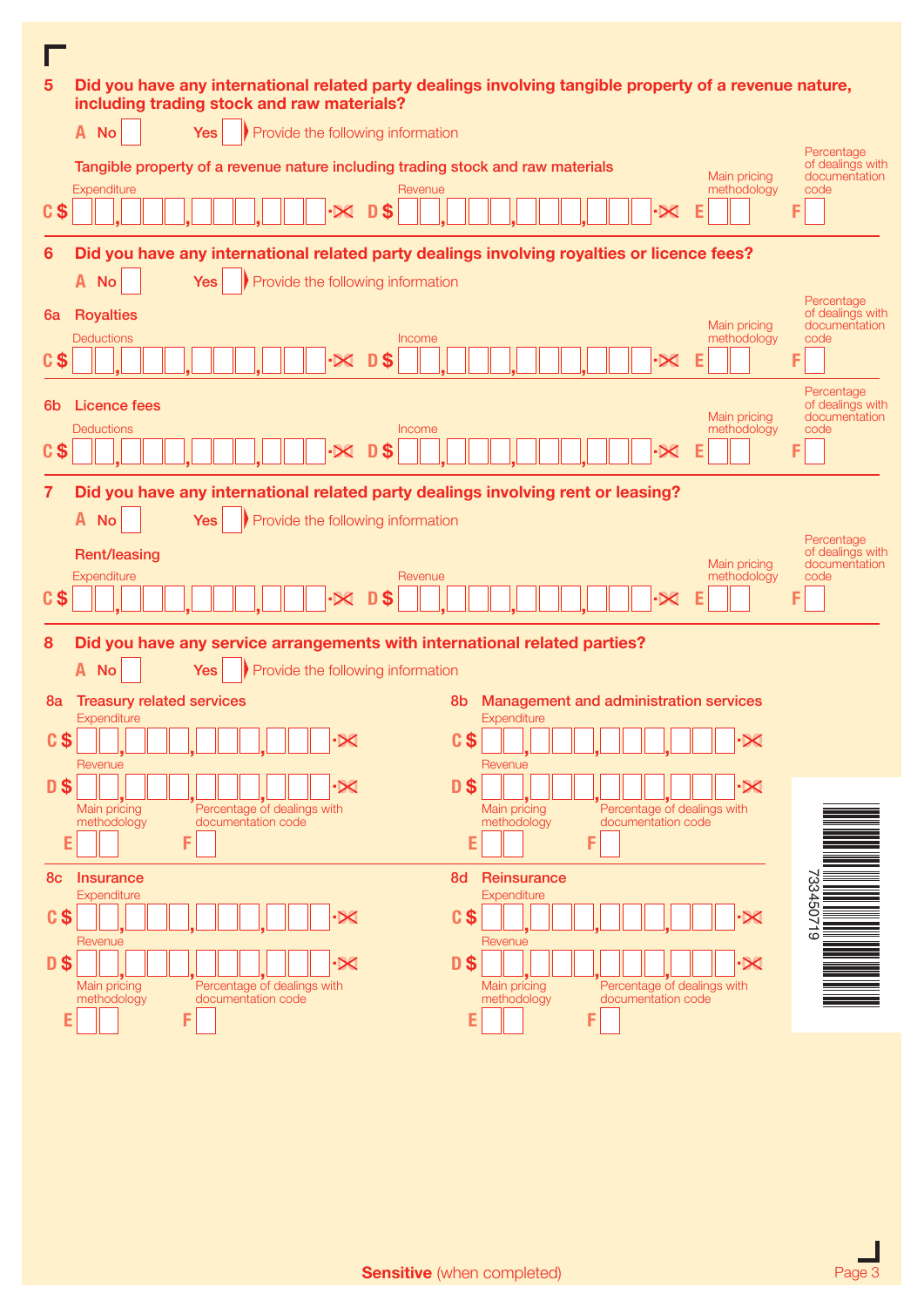| 8e          | <b>Research and development</b><br>Expenditure                                                                                                                                    | 8f            | Sales and marketing services<br>Expenditure                                           |
|-------------|-----------------------------------------------------------------------------------------------------------------------------------------------------------------------------------|---------------|---------------------------------------------------------------------------------------|
| $C$ \$      | ·×                                                                                                                                                                                | C\$           | ·×                                                                                    |
| <b>D</b> \$ | Revenue<br>$\bm{\times}$                                                                                                                                                          | <b>D\$</b>    | Revenue<br>$\bm{\times}$                                                              |
|             | Percentage of dealings with<br>Main pricing<br>methodology<br>documentation code                                                                                                  |               | Percentage of dealings with<br>Main pricing<br>methodology<br>documentation code      |
| E           | F                                                                                                                                                                                 | E             | F                                                                                     |
| 8g          | Software and information technology services<br>Expenditure                                                                                                                       | 8h l          | <b>Technical services</b><br>Expenditure                                              |
| C\$         | $\bm{\times}$<br>Revenue                                                                                                                                                          | C \$          | $\boldsymbol{\times}$<br>Revenue                                                      |
| <b>D</b> \$ | ·×                                                                                                                                                                                | <b>D\$</b>    | ·×                                                                                    |
| E           | Percentage of dealings with<br>Main pricing<br>methodology<br>documentation code<br>F                                                                                             | E             | Percentage of dealings with<br>Main pricing<br>methodology<br>documentation code<br>F |
| 8i          | <b>Logistics</b>                                                                                                                                                                  | <sup>8j</sup> | <b>Asset management</b>                                                               |
|             | Expenditure                                                                                                                                                                       |               | Expenditure                                                                           |
| $C$ \$      | $\bm{\times}$<br>Revenue                                                                                                                                                          | C \$          | $\bm{\times}$<br>Revenue                                                              |
| <b>D</b> \$ | ·×<br>Percentage of dealings with<br>Main pricing                                                                                                                                 | <b>D\$</b>    | ·×<br>Percentage of dealings with<br>Main pricing                                     |
|             | methodology<br>documentation code                                                                                                                                                 |               | methodology<br>documentation code                                                     |
| E           | F                                                                                                                                                                                 | E             | F                                                                                     |
|             | 8k Other services (specify in label H below)<br>Expenditure                                                                                                                       |               |                                                                                       |
| C\$         | ✕                                                                                                                                                                                 |               |                                                                                       |
| <b>D</b> \$ | Revenue<br>·X                                                                                                                                                                     |               |                                                                                       |
| F.          | Main pricing methodology<br>Percentage of dealings with documentation code<br>F                                                                                                   |               |                                                                                       |
|             | Description                                                                                                                                                                       |               |                                                                                       |
| H           |                                                                                                                                                                                   |               |                                                                                       |
|             |                                                                                                                                                                                   |               |                                                                                       |
|             |                                                                                                                                                                                   |               |                                                                                       |
| 9           | Did you have any derivative transactions with international related parties?                                                                                                      |               |                                                                                       |
|             | Provide the following information<br>A No<br><b>Yes</b>                                                                                                                           |               | Percentage                                                                            |
| 9a          | <b>Derivatives</b><br>Expenditure<br>Revenue                                                                                                                                      |               | of dealings with<br>Main pricing<br>documentation<br>methodology<br>code              |
| C\$         | $\mathbf{\hat{s}}$<br>D<br>$\propto$                                                                                                                                              |               | F<br>·×                                                                               |
| 9b.         | <b>Principal derivative types</b><br>Derivative code<br>Derivative code<br>Derivative code                                                                                        |               |                                                                                       |
| G1          | G <sub>2</sub><br>G <sub>3</sub>                                                                                                                                                  |               |                                                                                       |
| 9c          | Did you engage in the trading of derivatives globally through a trading structure in which<br>you shared global profits from these activities with international related parties? |               |                                                                                       |
| H.          | <b>No</b><br><b>Yes</b>                                                                                                                                                           |               |                                                                                       |
|             |                                                                                                                                                                                   |               |                                                                                       |
|             |                                                                                                                                                                                   |               |                                                                                       |

L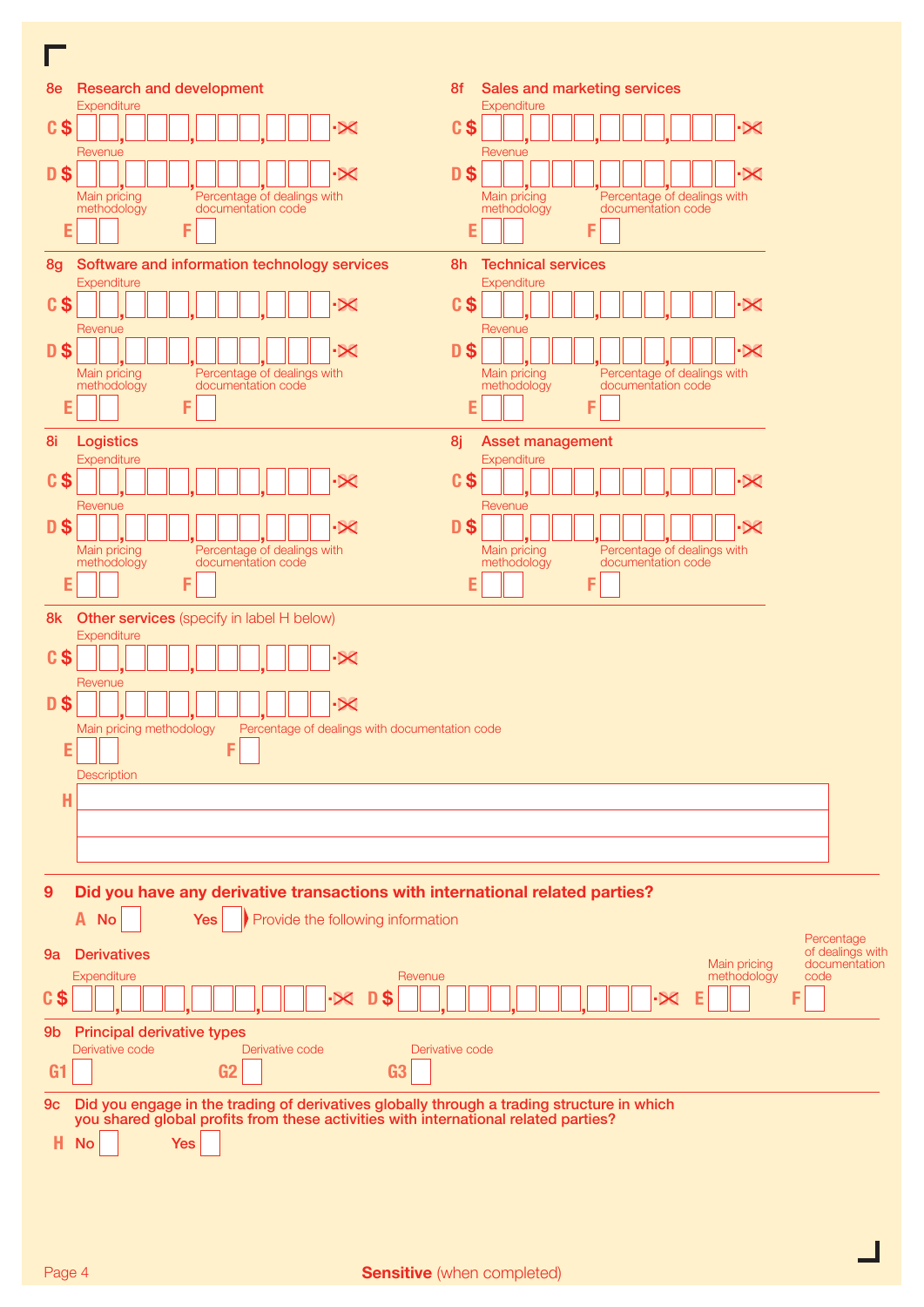| Did you enter into any debt factoring or securitisation arrangements with international related parties?<br>10<br>Provide the following information<br>A No<br>Yes |                                                              |
|--------------------------------------------------------------------------------------------------------------------------------------------------------------------|--------------------------------------------------------------|
| 10a Debt factoring<br>Main pricing<br><b>Book value</b><br>Consideration<br>methodology<br>CS<br>·×                                                                | Percentage<br>of dealings with<br>documentation<br>code<br>F |
| <b>10b Securitisation</b><br>Main pricing<br>Book value<br>Consideration<br>methodology<br>\$<br>C\$<br>D                                                          | Percentage<br>of dealings with<br>documentation<br>code<br>F |
| Did you have any dealings of a financial nature other than those covered in questions 9 and 10 with<br>11<br>international related parties?                        |                                                              |
| Provide the following information<br>A<br><b>Yes</b><br><b>No</b><br>Interest bearing loans - Average balance<br>Interest free Ioans - Average balance             |                                                              |
| \$<br>S<br>K<br>11a Amounts borrowed<br>·×                                                                                                                         | · $\times$                                                   |
| K<br>$\mathbf{\times}$<br>\$<br>\$<br>11b Amounts loaned                                                                                                           | ۰×                                                           |
| 11 <sub>c</sub> Interest<br>Main pricing<br>Expenditure<br>Revenue<br>methodology<br>C S<br>۰×<br>D<br>·×                                                          | Percentage<br>of dealings with<br>documentation<br>code<br>F |
| <b>11d Guarantees</b><br>Main pricing<br><b>Expenditure</b><br>Revenue<br>methodology<br>C \$<br>·∝                                                                | Percentage<br>of dealings with<br>documentation<br>code<br>F |
| 11e Insurance<br>Main pricing<br><b>Expenditure</b><br>Revenue<br>methodology<br>$\mathbb{L}$ as $\mathbb{R}$<br>$\sim$ $\sim$ $=$                                 | Percentage<br>of dealings with<br>documentation<br>code      |
| 11f Reinsurance<br>Main pricing<br>Expenditure<br>Revenue<br>methodology<br>$\mathbf{s}$<br>C \$<br>Ð<br>$\bowtie$                                                 | Percentage<br>of dealings with<br>documentation<br>code<br>F |

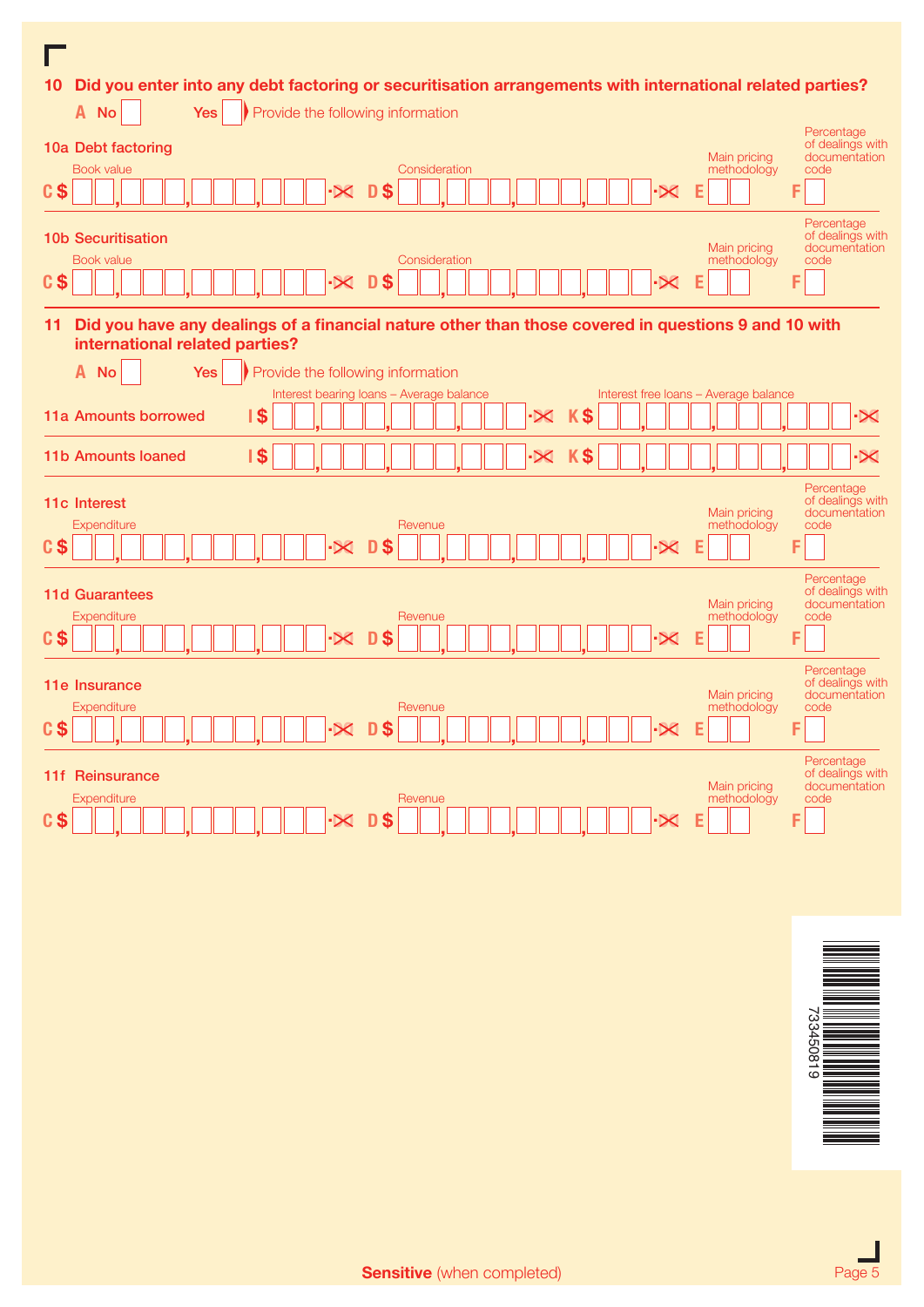| 11g Have you returned a foreign exchange gain or deducted a foreign exchange loss in relation to dealings with<br>international related parties?                                                        |
|---------------------------------------------------------------------------------------------------------------------------------------------------------------------------------------------------------|
| Provide the following information for the three types of related party dealings with the highest total dollar value of foreign exchange gain and foreign exchange loss.<br>A<br><b>No</b><br><b>Yes</b> |
| <b>Transaction</b><br>Foreign exchange losses deducted<br>Foreign exchange gains returned<br>Currency<br>type                                                                                           |
| C<br><b>S</b><br>Е<br>S<br>D<br>·×                                                                                                                                                                      |
| ·×                                                                                                                                                                                                      |
| C<br>·×                                                                                                                                                                                                 |
| All other currencies<br>F<br>G<br>·×<br>·×                                                                                                                                                              |
| \$<br>$\overline{\mathsf{X}}$<br>$\overline{\mathsf{K}}$                                                                                                                                                |
| S<br>$\overline{\times}$<br>⋖                                                                                                                                                                           |
| S<br>·×                                                                                                                                                                                                 |
| \$<br>All other currencies<br>$\propto$<br>∙×                                                                                                                                                           |
| $\overline{\times}$<br>0<br>\$<br>·×                                                                                                                                                                    |
| S<br>·×<br>$\propto$                                                                                                                                                                                    |
| ≺<br>$\bm{\times}$                                                                                                                                                                                      |
| S<br>All other currencies R \$<br>ż.<br>S<br>·×                                                                                                                                                         |
| Percentage<br>11h Other financial dealings (specify in label H below)<br>of dealings with                                                                                                               |
| Main pricing<br>documentation<br>Expenditure<br>Revenue<br>methodology<br>code                                                                                                                          |
| F<br>C \$<br><b>Description</b>                                                                                                                                                                         |
| H                                                                                                                                                                                                       |
|                                                                                                                                                                                                         |
|                                                                                                                                                                                                         |
| Did you have any other international related party dealings of a revenue nature not reported at<br>12 <sub>2</sub><br>questions 5 to 11?                                                                |
| Provide the following information<br>A<br><b>No</b><br><b>Yes</b><br>Percentage                                                                                                                         |
| of dealings with<br>Other (specify in label H below)<br>Main pricing<br>documentation<br>Expenditure<br>Revenue<br>methodology<br>code                                                                  |
| C <sub>5</sub>                                                                                                                                                                                          |
| Description                                                                                                                                                                                             |
| H                                                                                                                                                                                                       |
|                                                                                                                                                                                                         |
|                                                                                                                                                                                                         |

Page 6 **Sensitive** (when completed)

┙

П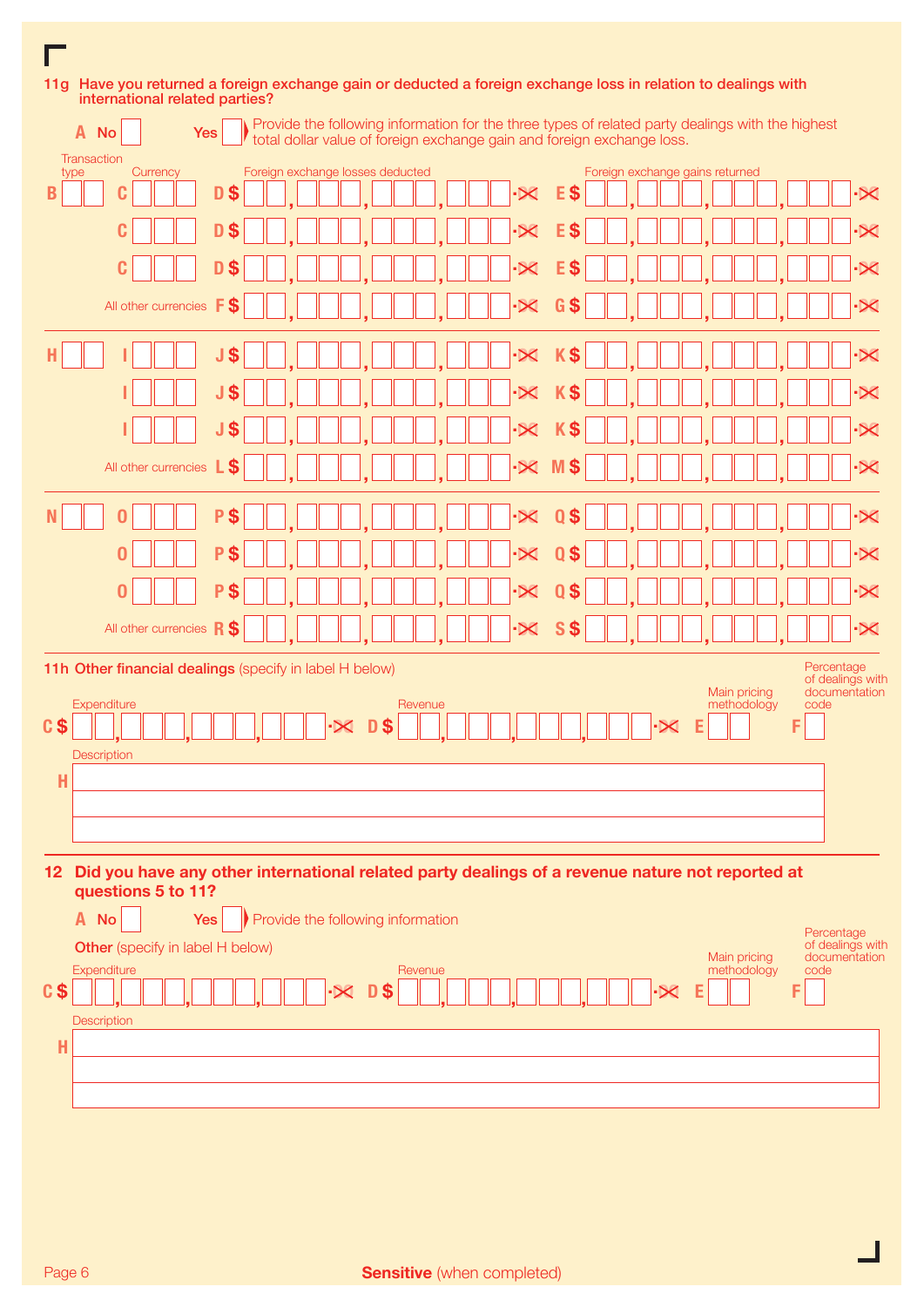| Did you dispose of or acquire any tangible/intangible property of a non-revenue (capital) nature<br>13.<br>to or from international related parties not reported at questions 5 to 11?                                                                                                                             |                                                 |
|--------------------------------------------------------------------------------------------------------------------------------------------------------------------------------------------------------------------------------------------------------------------------------------------------------------------|-------------------------------------------------|
| A No<br>Provide the following information<br><b>Yes</b>                                                                                                                                                                                                                                                            | Percentage                                      |
| Main capital<br>13a Tangible property<br>asset pricing<br>Consideration paid<br><b>Consideration received</b><br>methodology                                                                                                                                                                                       | of dealings with<br>documentation<br>code       |
| CS<br>$\bm{\times}$                                                                                                                                                                                                                                                                                                |                                                 |
| Main capital<br>13b Assignment of intellectual property<br>asset pricing                                                                                                                                                                                                                                           | Percentage<br>of dealings with<br>documentation |
| Consideration paid<br><b>Consideration received</b><br>methodology<br>\$<br>C\$                                                                                                                                                                                                                                    | code<br>F                                       |
| Main capital<br>13c Assignment of shares or other equity interests                                                                                                                                                                                                                                                 | Percentage<br>of dealings with                  |
| asset pricing<br>Consideration paid<br><b>Consideration received</b><br>methodology<br>\$<br>C \$                                                                                                                                                                                                                  | documentation<br>code<br>F                      |
|                                                                                                                                                                                                                                                                                                                    | Percentage                                      |
| Main capital<br>13d Assignment of loans or debts (not liabilities)<br>asset pricing<br>Consideration paid<br><b>Consideration received</b><br>methodology                                                                                                                                                          | of dealings with<br>documentation<br>code       |
| C S                                                                                                                                                                                                                                                                                                                |                                                 |
| Main capital<br>13e Other intangible property<br>asset pricing                                                                                                                                                                                                                                                     | Percentage<br>of dealings with<br>documentation |
| Consideration paid<br><b>Consideration received</b><br>methodology<br>D<br>S<br>C S<br>$\propto$                                                                                                                                                                                                                   | code                                            |
| 13f Cost plus remuneration for R&D type services<br>Did you receive or were entitled to receive remuneration from international related parties on a cost-plus basis for the<br>performance of R&D type services?                                                                                                  |                                                 |
| Provide the following information<br>A<br><b>No</b><br>Yes                                                                                                                                                                                                                                                         |                                                 |
| Costs on which margin calculated<br>Cost-plus margin remuneration<br>$C$ \$                                                                                                                                                                                                                                        |                                                 |
| Did you provide any of the following for no payment or a non-monetary payment, or receive any of the<br>14.<br>following for a non-monetary payment to/from an international related party?<br>services<br>assets<br>п<br><b>liabilities</b><br>п<br>property - tangible or intangible (eg. intellectual property) |                                                 |
| processes<br>п                                                                                                                                                                                                                                                                                                     |                                                 |
| rights or obligations.<br>п<br>Provide the following information (where applicable)<br>Α<br><b>No</b><br><b>Yes</b>                                                                                                                                                                                                |                                                 |
| Capital<br>Revenue<br>Nature of item<br>Nature of item<br>Foreign country<br>Foreign country                                                                                                                                                                                                                       | Č.                                              |
| B<br>C<br>Ε<br>14a No payment                                                                                                                                                                                                                                                                                      | 45<br>ငွ                                        |
| 14b Non-monetary payment                                                                                                                                                                                                                                                                                           | ဖ                                               |
|                                                                                                                                                                                                                                                                                                                    |                                                 |
|                                                                                                                                                                                                                                                                                                                    |                                                 |
|                                                                                                                                                                                                                                                                                                                    |                                                 |
|                                                                                                                                                                                                                                                                                                                    | Page                                            |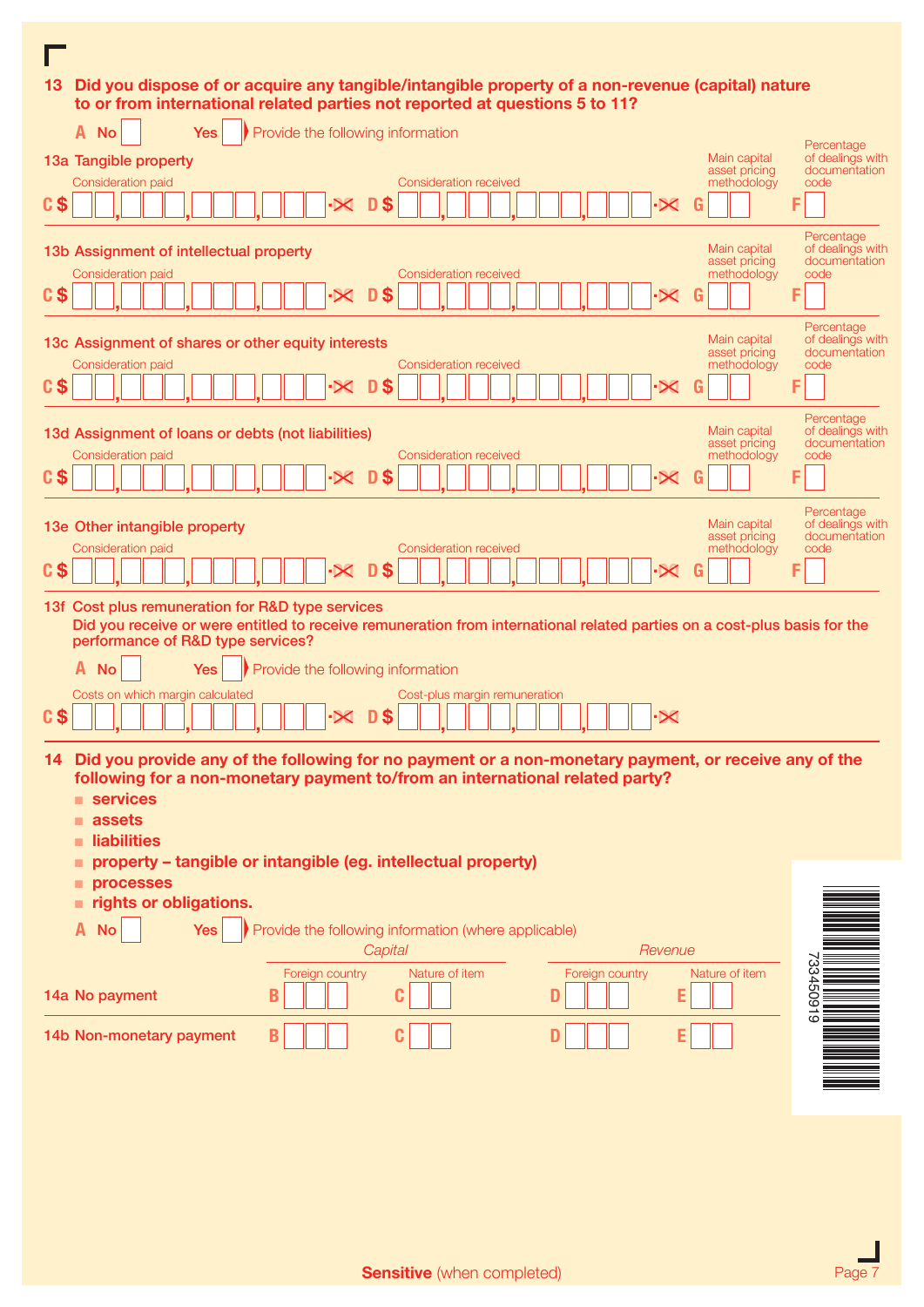|                 | \$                                                                                                                                                                                  |                                                                                                                                                                                                                                                  | ·X                                                                                                                                                                                                                                                                                                                                                                                                                                                                                                                                                                                                                                                                                                                                                                                                                                                                                                                                                                                                                                                                                                                                                                                                                                                                                      |
|-----------------|-------------------------------------------------------------------------------------------------------------------------------------------------------------------------------------|--------------------------------------------------------------------------------------------------------------------------------------------------------------------------------------------------------------------------------------------------|-----------------------------------------------------------------------------------------------------------------------------------------------------------------------------------------------------------------------------------------------------------------------------------------------------------------------------------------------------------------------------------------------------------------------------------------------------------------------------------------------------------------------------------------------------------------------------------------------------------------------------------------------------------------------------------------------------------------------------------------------------------------------------------------------------------------------------------------------------------------------------------------------------------------------------------------------------------------------------------------------------------------------------------------------------------------------------------------------------------------------------------------------------------------------------------------------------------------------------------------------------------------------------------------|
|                 |                                                                                                                                                                                     |                                                                                                                                                                                                                                                  |                                                                                                                                                                                                                                                                                                                                                                                                                                                                                                                                                                                                                                                                                                                                                                                                                                                                                                                                                                                                                                                                                                                                                                                                                                                                                         |
|                 |                                                                                                                                                                                     |                                                                                                                                                                                                                                                  |                                                                                                                                                                                                                                                                                                                                                                                                                                                                                                                                                                                                                                                                                                                                                                                                                                                                                                                                                                                                                                                                                                                                                                                                                                                                                         |
|                 |                                                                                                                                                                                     |                                                                                                                                                                                                                                                  |                                                                                                                                                                                                                                                                                                                                                                                                                                                                                                                                                                                                                                                                                                                                                                                                                                                                                                                                                                                                                                                                                                                                                                                                                                                                                         |
|                 |                                                                                                                                                                                     |                                                                                                                                                                                                                                                  |                                                                                                                                                                                                                                                                                                                                                                                                                                                                                                                                                                                                                                                                                                                                                                                                                                                                                                                                                                                                                                                                                                                                                                                                                                                                                         |
|                 |                                                                                                                                                                                     |                                                                                                                                                                                                                                                  |                                                                                                                                                                                                                                                                                                                                                                                                                                                                                                                                                                                                                                                                                                                                                                                                                                                                                                                                                                                                                                                                                                                                                                                                                                                                                         |
| Appendix 7 code | Foreign country                                                                                                                                                                     |                                                                                                                                                                                                                                                  |                                                                                                                                                                                                                                                                                                                                                                                                                                                                                                                                                                                                                                                                                                                                                                                                                                                                                                                                                                                                                                                                                                                                                                                                                                                                                         |
|                 |                                                                                                                                                                                     |                                                                                                                                                                                                                                                  |                                                                                                                                                                                                                                                                                                                                                                                                                                                                                                                                                                                                                                                                                                                                                                                                                                                                                                                                                                                                                                                                                                                                                                                                                                                                                         |
|                 |                                                                                                                                                                                     |                                                                                                                                                                                                                                                  |                                                                                                                                                                                                                                                                                                                                                                                                                                                                                                                                                                                                                                                                                                                                                                                                                                                                                                                                                                                                                                                                                                                                                                                                                                                                                         |
|                 |                                                                                                                                                                                     |                                                                                                                                                                                                                                                  |                                                                                                                                                                                                                                                                                                                                                                                                                                                                                                                                                                                                                                                                                                                                                                                                                                                                                                                                                                                                                                                                                                                                                                                                                                                                                         |
|                 |                                                                                                                                                                                     |                                                                                                                                                                                                                                                  |                                                                                                                                                                                                                                                                                                                                                                                                                                                                                                                                                                                                                                                                                                                                                                                                                                                                                                                                                                                                                                                                                                                                                                                                                                                                                         |
|                 |                                                                                                                                                                                     |                                                                                                                                                                                                                                                  |                                                                                                                                                                                                                                                                                                                                                                                                                                                                                                                                                                                                                                                                                                                                                                                                                                                                                                                                                                                                                                                                                                                                                                                                                                                                                         |
|                 |                                                                                                                                                                                     |                                                                                                                                                                                                                                                  |                                                                                                                                                                                                                                                                                                                                                                                                                                                                                                                                                                                                                                                                                                                                                                                                                                                                                                                                                                                                                                                                                                                                                                                                                                                                                         |
|                 |                                                                                                                                                                                     |                                                                                                                                                                                                                                                  |                                                                                                                                                                                                                                                                                                                                                                                                                                                                                                                                                                                                                                                                                                                                                                                                                                                                                                                                                                                                                                                                                                                                                                                                                                                                                         |
|                 |                                                                                                                                                                                     |                                                                                                                                                                                                                                                  |                                                                                                                                                                                                                                                                                                                                                                                                                                                                                                                                                                                                                                                                                                                                                                                                                                                                                                                                                                                                                                                                                                                                                                                                                                                                                         |
|                 |                                                                                                                                                                                     |                                                                                                                                                                                                                                                  |                                                                                                                                                                                                                                                                                                                                                                                                                                                                                                                                                                                                                                                                                                                                                                                                                                                                                                                                                                                                                                                                                                                                                                                                                                                                                         |
|                 |                                                                                                                                                                                     |                                                                                                                                                                                                                                                  |                                                                                                                                                                                                                                                                                                                                                                                                                                                                                                                                                                                                                                                                                                                                                                                                                                                                                                                                                                                                                                                                                                                                                                                                                                                                                         |
|                 |                                                                                                                                                                                     |                                                                                                                                                                                                                                                  |                                                                                                                                                                                                                                                                                                                                                                                                                                                                                                                                                                                                                                                                                                                                                                                                                                                                                                                                                                                                                                                                                                                                                                                                                                                                                         |
|                 |                                                                                                                                                                                     |                                                                                                                                                                                                                                                  |                                                                                                                                                                                                                                                                                                                                                                                                                                                                                                                                                                                                                                                                                                                                                                                                                                                                                                                                                                                                                                                                                                                                                                                                                                                                                         |
|                 |                                                                                                                                                                                     |                                                                                                                                                                                                                                                  |                                                                                                                                                                                                                                                                                                                                                                                                                                                                                                                                                                                                                                                                                                                                                                                                                                                                                                                                                                                                                                                                                                                                                                                                                                                                                         |
|                 |                                                                                                                                                                                     |                                                                                                                                                                                                                                                  |                                                                                                                                                                                                                                                                                                                                                                                                                                                                                                                                                                                                                                                                                                                                                                                                                                                                                                                                                                                                                                                                                                                                                                                                                                                                                         |
|                 |                                                                                                                                                                                     |                                                                                                                                                                                                                                                  |                                                                                                                                                                                                                                                                                                                                                                                                                                                                                                                                                                                                                                                                                                                                                                                                                                                                                                                                                                                                                                                                                                                                                                                                                                                                                         |
|                 |                                                                                                                                                                                     |                                                                                                                                                                                                                                                  |                                                                                                                                                                                                                                                                                                                                                                                                                                                                                                                                                                                                                                                                                                                                                                                                                                                                                                                                                                                                                                                                                                                                                                                                                                                                                         |
|                 |                                                                                                                                                                                     |                                                                                                                                                                                                                                                  |                                                                                                                                                                                                                                                                                                                                                                                                                                                                                                                                                                                                                                                                                                                                                                                                                                                                                                                                                                                                                                                                                                                                                                                                                                                                                         |
|                 |                                                                                                                                                                                     |                                                                                                                                                                                                                                                  |                                                                                                                                                                                                                                                                                                                                                                                                                                                                                                                                                                                                                                                                                                                                                                                                                                                                                                                                                                                                                                                                                                                                                                                                                                                                                         |
|                 |                                                                                                                                                                                     |                                                                                                                                                                                                                                                  |                                                                                                                                                                                                                                                                                                                                                                                                                                                                                                                                                                                                                                                                                                                                                                                                                                                                                                                                                                                                                                                                                                                                                                                                                                                                                         |
|                 | <b>Deductions</b><br>$C$ \$<br>your branch operations?<br>Go to question 17b<br><b>Yes</b><br>Capital value<br>Capital value<br>Appendix 7 code<br>Capital value<br>Appendix 7 code | you provided or received as part of those arrangements.<br>obtaining assets or rights with an international related party?<br>involving international related parties or your branch operations.<br>Foreign country<br>G<br>Foreign country<br>G | Did you provide or receive share-based employee remuneration to or from an international related party?<br>Provide the following information for any international related party recharge amounts<br>Income<br>16 Were you a party to a cost contribution arrangement for developing, producing or<br>17 Did a restructuring event(s) occur in the current year involving international related parties or<br>17a Provide the following information for the three most material restructuring event(s)<br>Percentage of dealings with<br>documentation code<br>Was there a contemporaneous professional valuation study or transfer pricing analysis of the restructuring event undertaken?<br>Percentage of dealings with<br>documentation code<br>Was there a contemporaneous professional valuation study or transfer pricing analysis of the restructuring event undertaken?<br>Percentage of dealings with<br>documentation code<br>Was there a contemporaneous professional valuation study or transfer pricing analysis of the restructuring event undertaken?<br>17b During the last three income years (including the current income year) did you revalue any assets following<br>a restructuring event(s) involving international related parties or your branch operations? |

┙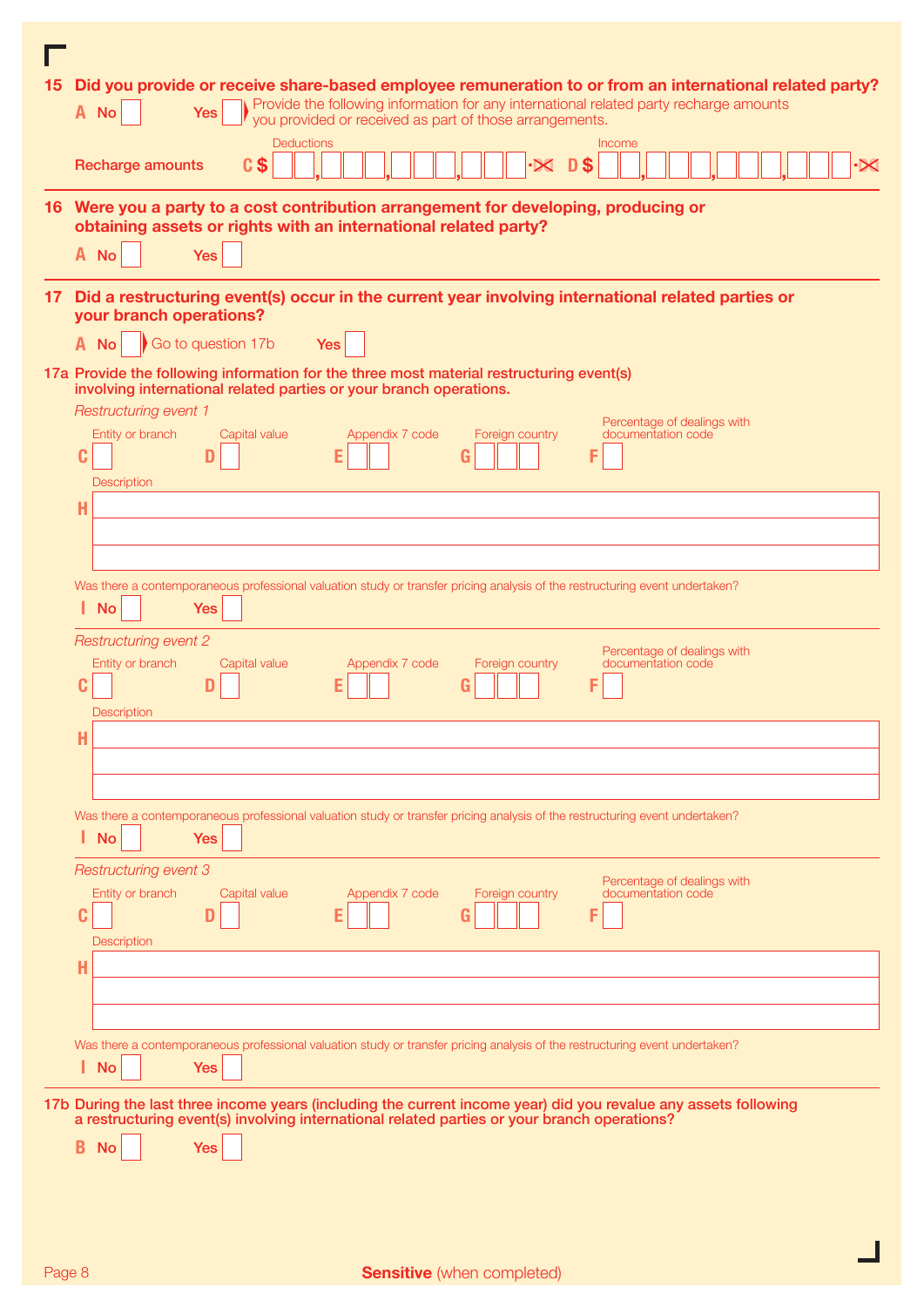| 18 | Do you have any branch operations (including Australian branch operations if you are a non-resident)?<br>Provide the following information<br>A No<br>Yes                                       |
|----|-------------------------------------------------------------------------------------------------------------------------------------------------------------------------------------------------|
|    | Amounts claimed or returned for your internally                                                                                                                                                 |
|    | recorded dealings with your branch operations                                                                                                                                                   |
|    | 18a Amounts borrowed<br>18b Amounts loaned<br>Average<br>·×                                                                                                                                     |
|    | balance<br><i><u><b>Interest</b></u></i><br>bearing loans<br>·×<br>Interest J \$                                                                                                                |
|    | Interest free loans Average K \$<br>·X<br>·×                                                                                                                                                    |
|    | balance<br>for TR 2005/11<br>Trading stock purchase costs<br>Trading stock sales proceeds                                                                                                       |
|    | 18c Internal trading<br>stock transfers<br>۱\$<br>·×<br>·×                                                                                                                                      |
|    | <b>Amounts claimed</b><br>Amounts returned<br>18d Amounts claimed or<br>1\$<br>$\overline{\times}$<br>◁<br>returned for other<br>internally recorded dealings                                   |
|    | Description of amounts claimed/returned                                                                                                                                                         |
|    |                                                                                                                                                                                                 |
|    |                                                                                                                                                                                                 |
|    | If you have more than one type of other internally recorded dealings show each type separately.<br>That is, record an Amount claimed and/or an Amount returned, and a Description for each type |
|    | of other internally recorded dealing. If you are lodging a paper return provide this additional information<br>as an attachment to the Schedule.                                                |
|    |                                                                                                                                                                                                 |
|    | Section B: Financial arrangements<br>3345                                                                                                                                                       |
| 19 | Did you hold any financing arrangements during the income year where both of the<br>$\supseteq$                                                                                                 |
|    | following apply:<br>$\circ$<br>the arrangement was entered into with international related parties                                                                                              |
|    | the characterisation between debt and equity is different under Division 974 of the                                                                                                             |
|    | Income Tax Assessment Act 1997 (ITAA 1997) (debt equity rules) from your treatment<br>for accounting purposes.                                                                                  |
|    | Provide the following information<br>A<br><b>No</b><br>Yes                                                                                                                                      |
|    | <b>Amounts received</b><br>Amounts provided<br>Average quarterly<br>$\mathbf{\hat{s}}$<br>$\boldsymbol{\times}$<br>balance of debt interests                                                    |
|    | Average quarterly<br>D\$<br>$\overline{\times}$<br>$\overline{\mathsf{K}}$                                                                                                                      |
|    | balance of<br>equity interests                                                                                                                                                                  |
|    | 19a Did you have a financial arrangement for the purposes of Division 230 that did not give rise to a debt interest for the<br>purposes of Division 974?                                        |
|    | Provide the following information<br>A<br>No<br>Yes                                                                                                                                             |
|    | Total TOFA value of those financial arrangements<br><b>B</b> \$<br>·×                                                                                                                           |
|    | Total value of TOFA gains for those financial arrangements                                                                                                                                      |
|    | $C$ \$<br>·×                                                                                                                                                                                    |
|    |                                                                                                                                                                                                 |
|    | Total value of TOFA losses for those financial arrangements<br>$D$ \$<br>·×                                                                                                                     |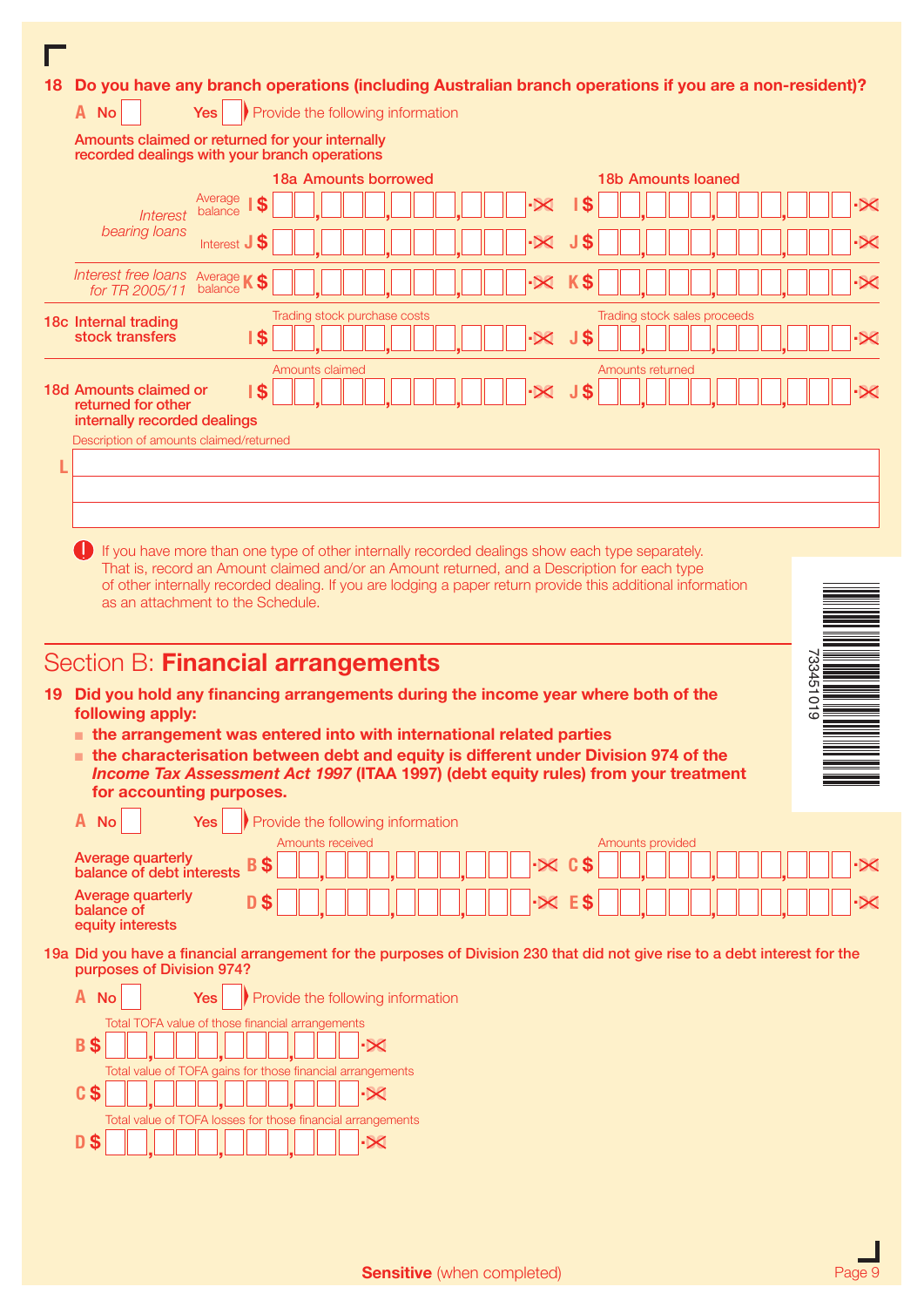| 20  | Are you subject to the Taxation of Financial Arrangements rules<br>contained in Division 230 of the ITAA 1997?                                                                                                                       |
|-----|--------------------------------------------------------------------------------------------------------------------------------------------------------------------------------------------------------------------------------------|
|     | Specify which tax timing method elections you have made.<br>A<br><b>No</b><br>Yes:                                                                                                                                                   |
|     | Foreign exchange retranslation method – qualifying $\blacksquare$<br>Reliance on financial $\blacksquare$<br>Fair value method <b>B</b><br>foreign exchange account(s) election<br>reports method                                    |
|     | Hedging financial<br>Foreign exchange retranslation $\sim$<br>No elections made C<br>method – general election $\mathbf{u}$<br>arrangements method                                                                                   |
|     | Section C: Interests in foreign entities                                                                                                                                                                                             |
| 21. | <b>Controlled foreign companies (CFCs) and controlled foreign trusts (CFTs)</b>                                                                                                                                                      |
|     | 21a Did you have any interests in CFCs or CFTs?                                                                                                                                                                                      |
|     | Go to question 24<br>Provide the following information<br>A No<br><b>Yes</b>                                                                                                                                                         |
|     | 21b Specify the number of CFCs and CFTs in which you had an interest at the end of your income year<br><b>Listed countries</b><br><b>Specified countries</b><br>Other unlisted countries<br><b>Number of CFCs and CFTs</b><br>C<br>в |
|     | 21c Did you acquire any interests in CFCs or CFTs during the income year?                                                                                                                                                            |
|     | Specify the number of CFCs or CFTs of which you acquired any interests during the income year<br>A No<br>Yes<br><b>Specified countries</b><br><b>Listed countries</b><br>Other unlisted countries                                    |
|     | <b>Number of CFCs and CFTs</b>                                                                                                                                                                                                       |
|     | 21d Did you dispose of any interests in CFCs or CFTs during the income year?                                                                                                                                                         |
|     | Specify the number of CFCs or CFTs of which you disposed any interests during the income year<br>A No<br>Yes:<br><b>Specified countries</b><br><b>Listed countries</b><br>Other unlisted countries                                   |
|     | <b>Number of CFCs and CFTs</b><br>В<br>C<br>D                                                                                                                                                                                        |
|     | 21e Have your CFCs in the following countries satisfied the active income test for their statutory accounting period(s)<br>under section 432 of ITAA 1936?                                                                           |
|     | Specified countries<br>Other unlisted countries<br><b>Listed countries</b>                                                                                                                                                           |
|     | C No<br>B<br>A No<br><b>No</b><br>Yes<br><b>Yes</b><br><b>Yes</b>                                                                                                                                                                    |
|     | 21f Did you exclude tainted interest income from the passive income of a CFC which was an AFI subsidiary?                                                                                                                            |
|     | Provide the following information<br>A No<br><b>Yes</b>                                                                                                                                                                              |
|     | <b>Financial intermediary business</b><br>Did your AFI subsidiary CFCs have banking licences in their countries?                                                                                                                     |
|     | B<br><b>Yes</b><br><b>No</b>                                                                                                                                                                                                         |
|     | Did your AFI subsidiary CFCs principally derive their income from the lending of money?                                                                                                                                              |
|     | Provide the following information<br>Go to question 22<br>C<br><b>Yes</b><br><b>No</b>                                                                                                                                               |
|     | Specify the total amount of tainted interest income excluded from passive income of your financial intermediary<br>subsidiary CFCs (excluding CFCs with banking licences in their country)                                           |
|     | Listed countries $\mathbf D$ \$                                                                                                                                                                                                      |
|     | Specified countries E \$                                                                                                                                                                                                             |
|     | Other unlisted<br>countries                                                                                                                                                                                                          |
|     | Total G \$                                                                                                                                                                                                                           |
|     | Specify the number of your financial intermediary CFCs which excluded tainted interest income from passive income                                                                                                                    |
|     | (excluding CFCs with banking licences in their country)<br><b>Listed countries</b><br><b>Specified countries</b><br>Other unlisted countries                                                                                         |
|     |                                                                                                                                                                                                                                      |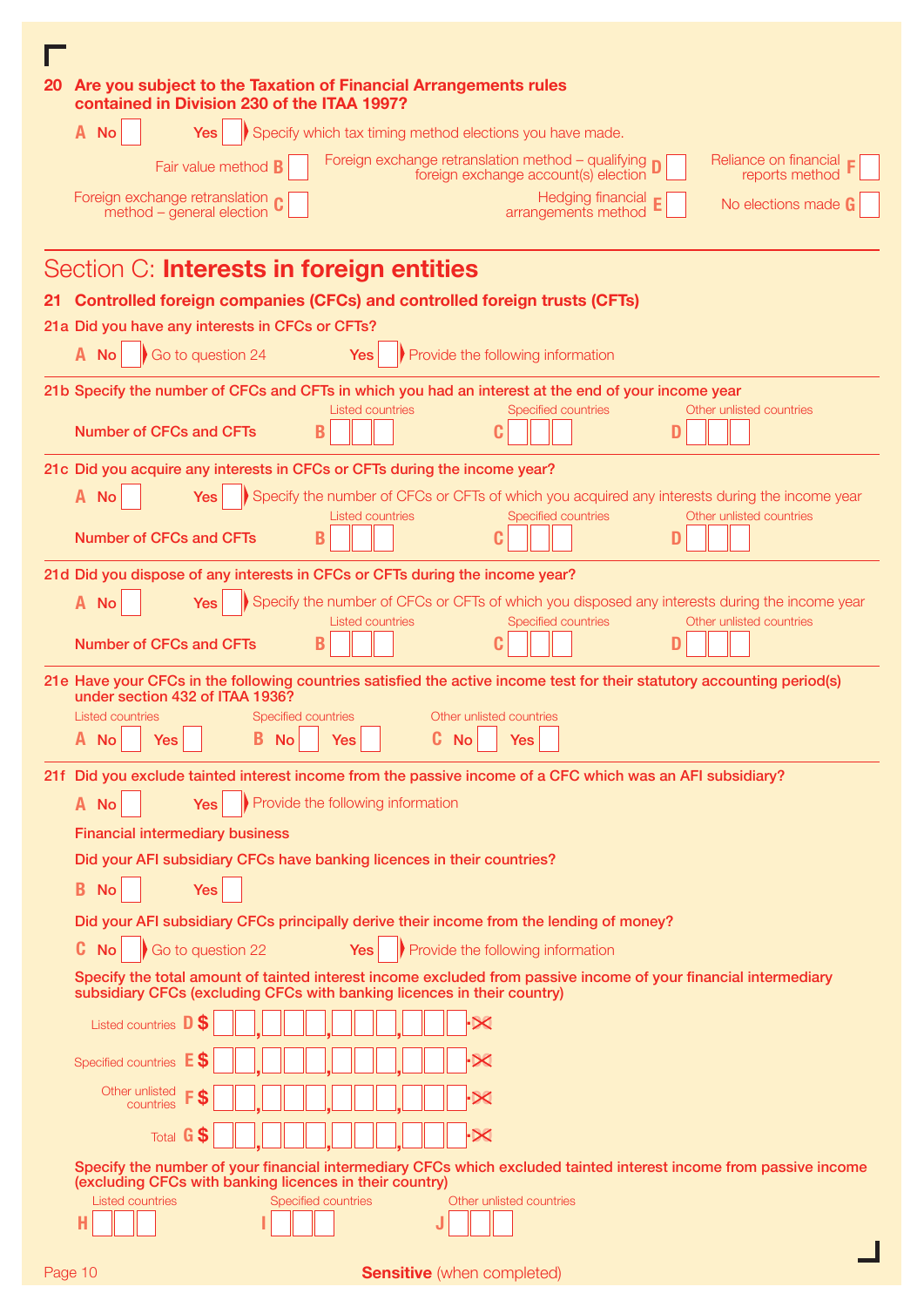| 22 Specify the amounts included in your assessable income under the following sections of the <i>Income</i> |  |
|-------------------------------------------------------------------------------------------------------------|--|
| Tax Assessment Act 1936 (ITAA 1936).                                                                        |  |

|                                 | Section 456 – CFCs attributable income                        |
|---------------------------------|---------------------------------------------------------------|
| Listed countries A \$           | $\overline{\times}$                                           |
| Specified countries <b>B</b> \$ |                                                               |
| Other unlisted $\cos \theta$    | ż                                                             |
| Total D <sub>\$</sub>           | $\overline{\mathbf{X}}$                                       |
|                                 | Section 457 - CFCs change of residence                        |
| E\$                             |                                                               |
|                                 | Section 459A - CFCs / CFTs and interposed Australian entities |
| F S                             |                                                               |

22a Specify the gross revenue included in the gross turnover of your CFCs that have satisfied the active income test. Listed countries

| LISICU UUUHIIICS                  |
|-----------------------------------|
| A\$                               |
| <b>Specified countries</b>        |
| <b>B\$</b><br>$\infty$            |
| <b>Other unlisted countries</b>   |
| $C$ \$<br>$\overline{\mathbf{X}}$ |
| Total D \$                        |
|                                   |

22b Specify the gross revenue included in the gross turnover of your CFCs that have not satisfied the active income test.

| <b>Listed countries</b>         |
|---------------------------------|
| A\$                             |
| <b>Specified countries</b>      |
| <b>B</b> \$<br>·×               |
| <b>Other unlisted countries</b> |
| $C$ \$<br>$\mathbf{\times}$     |
| Total D \$                      |

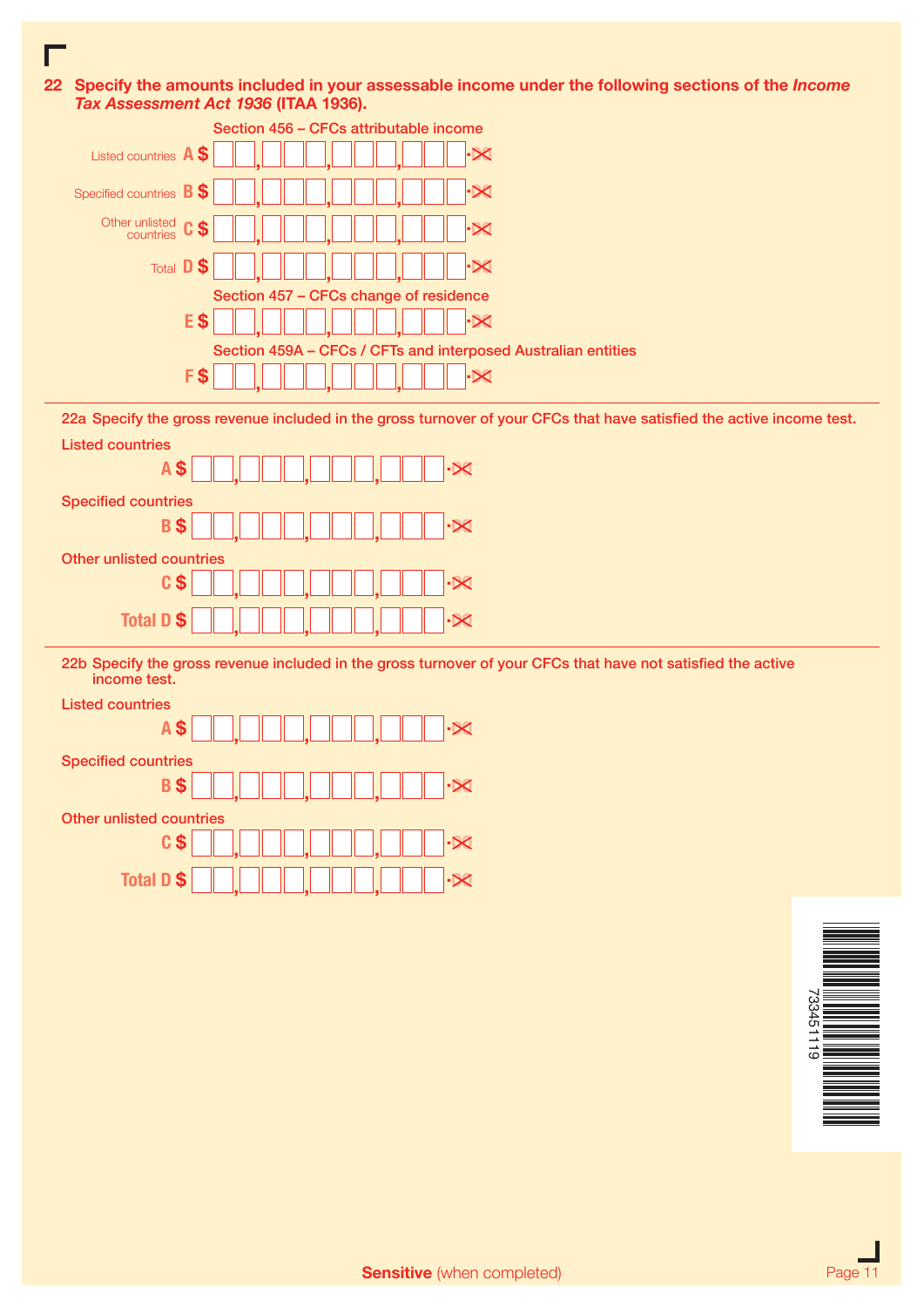# 23 Specify the amounts in determining your attribution income for your CFCs

23a Specify the amounts of notional assessable income under the following sections of the ITAA 1936.

| <b>Listed countries CFC (Section 385)</b>                |             |  |                         |  |                                  |  |               |                         |                                                                                 |
|----------------------------------------------------------|-------------|--|-------------------------|--|----------------------------------|--|---------------|-------------------------|---------------------------------------------------------------------------------|
|                                                          |             |  |                         |  |                                  |  |               |                         | Adjusted tainted income that is eligible designated concession income           |
|                                                          | A\$         |  |                         |  |                                  |  |               | ż                       |                                                                                 |
|                                                          |             |  |                         |  |                                  |  |               |                         | Adjusted tainted income not treated as derived from sources in listed countries |
|                                                          | <b>B\$</b>  |  |                         |  |                                  |  |               | ·×                      |                                                                                 |
|                                                          |             |  |                         |  | Other notional assessable income |  |               |                         |                                                                                 |
|                                                          | $C$ \$      |  |                         |  |                                  |  |               | ż                       |                                                                                 |
| Subtotal<br>(Add A, B and C)                             | D<br>\$     |  |                         |  |                                  |  |               | $\times$                |                                                                                 |
| <b>Specified countries CFC (Section 384)</b>             |             |  |                         |  |                                  |  |               |                         |                                                                                 |
|                                                          |             |  | Adjusted tainted income |  |                                  |  |               |                         |                                                                                 |
|                                                          | <b>E\$</b>  |  |                         |  |                                  |  |               | $\overline{\mathsf{x}}$ |                                                                                 |
|                                                          |             |  |                         |  | Other notional assessable income |  |               |                         |                                                                                 |
|                                                          | F\$         |  |                         |  |                                  |  |               | $\overline{\mathsf{x}}$ |                                                                                 |
| Subtotal<br>(Add E and F)                                | G<br>\$     |  |                         |  |                                  |  |               | $\overline{\mathsf{X}}$ |                                                                                 |
| Other unlisted countries CFC (Section 384)               |             |  |                         |  |                                  |  |               |                         |                                                                                 |
|                                                          |             |  | Adjusted tainted income |  |                                  |  |               |                         |                                                                                 |
|                                                          | $H$ \$      |  |                         |  | Other notional assessable income |  |               | $\overline{\mathsf{x}}$ |                                                                                 |
|                                                          | 1\$         |  |                         |  |                                  |  |               | $\overline{\mathsf{x}}$ |                                                                                 |
| <b>Subtotal</b>                                          | J\$         |  |                         |  |                                  |  |               | $\overline{\mathsf{X}}$ |                                                                                 |
| (Add H and I)                                            |             |  |                         |  |                                  |  |               |                         |                                                                                 |
| <b>Total notional assessable income</b>                  |             |  |                         |  |                                  |  | Add subtotals | D, G and J              | K\$<br>$\overline{\mathbf{X}}$                                                  |
| 23b Specify the amounts of notional allowable deductions |             |  |                         |  |                                  |  |               |                         |                                                                                 |
| <b>Listed countries</b>                                  |             |  |                         |  |                                  |  |               |                         |                                                                                 |
|                                                          | A \$        |  |                         |  |                                  |  |               | ·×                      |                                                                                 |
| <b>Specified countries</b>                               |             |  |                         |  |                                  |  |               |                         |                                                                                 |
|                                                          | <b>B</b> \$ |  |                         |  |                                  |  |               | ·×                      |                                                                                 |
| <b>Other unlisted countries</b>                          |             |  |                         |  |                                  |  |               |                         |                                                                                 |
|                                                          | $C$ \$      |  |                         |  |                                  |  |               | $\cdot \times$          |                                                                                 |
| <b>Total notional allowable deductions</b>               |             |  |                         |  |                                  |  |               |                         | <b>D\$</b><br>$\infty$                                                          |

п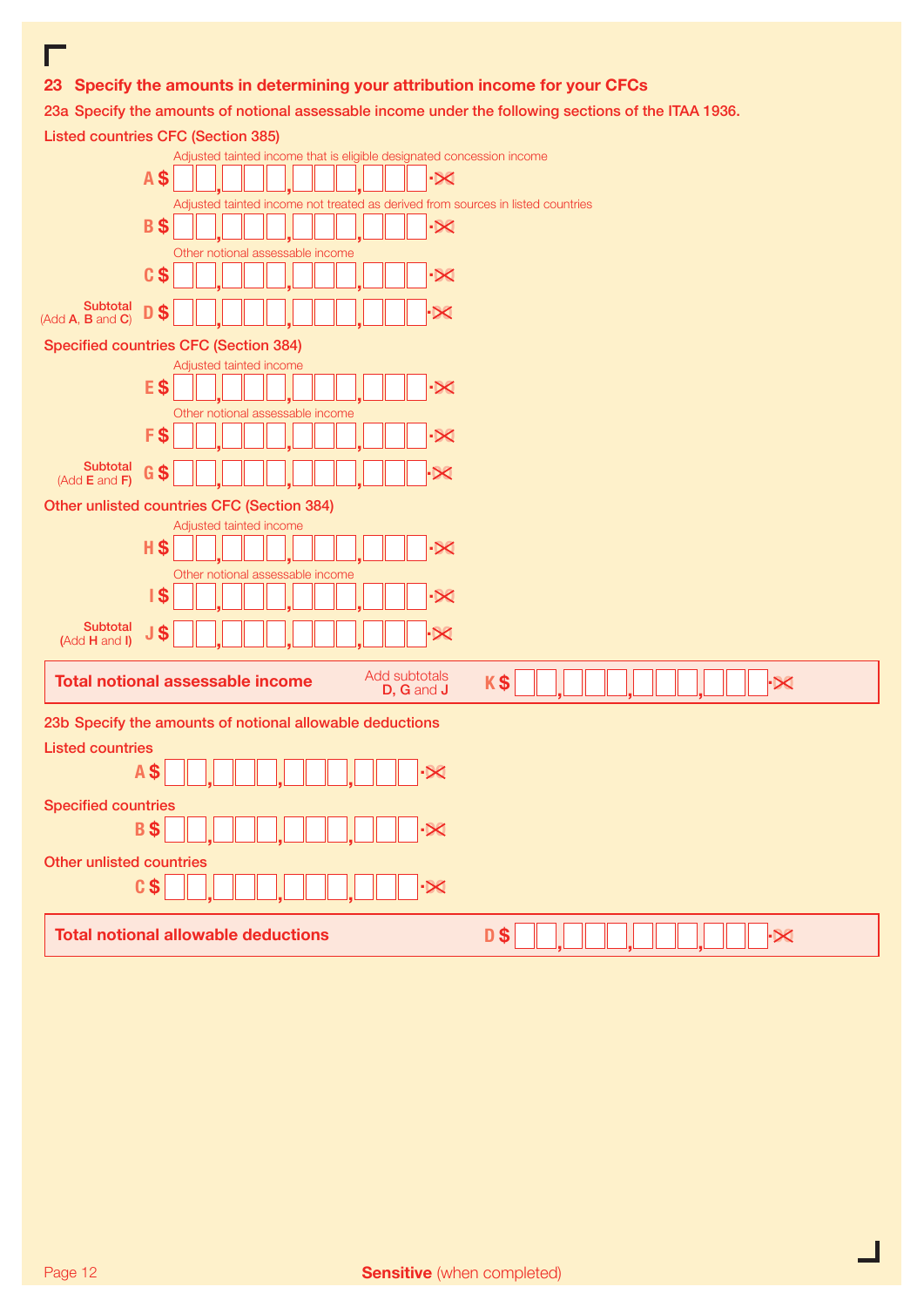# г 24 Do you have foreign branch operations or any direct or indirect interests in foreign companies or foreign trusts?

|                 | foreign trusts?                                                                                          |                                                          |                        |                                    |  |                         |             |                                        |                     |                                                                                                                                                                                                                   |
|-----------------|----------------------------------------------------------------------------------------------------------|----------------------------------------------------------|------------------------|------------------------------------|--|-------------------------|-------------|----------------------------------------|---------------------|-------------------------------------------------------------------------------------------------------------------------------------------------------------------------------------------------------------------|
|                 | $\mathbf{A}$<br><b>No</b>                                                                                | Go to question 27                                        |                        |                                    |  |                         |             |                                        |                     |                                                                                                                                                                                                                   |
|                 | <b>Yes</b>                                                                                               | Specify the amount of foreign income you derived that is |                        |                                    |  |                         |             |                                        |                     | non-assessable under the following sections of the ITAA 1936 or ITAA 1997.                                                                                                                                        |
|                 |                                                                                                          | 24a Section 23AH - foreign branch                        |                        | income of Australian companies     |  |                         |             |                                        |                     |                                                                                                                                                                                                                   |
|                 | Listed countries $\mathbf B$                                                                             |                                                          |                        |                                    |  | ż                       |             |                                        |                     |                                                                                                                                                                                                                   |
|                 | Specified countries C                                                                                    |                                                          |                        |                                    |  |                         |             |                                        |                     |                                                                                                                                                                                                                   |
|                 | Other unlisted<br>countries                                                                              |                                                          |                        |                                    |  | ·×                      |             |                                        |                     |                                                                                                                                                                                                                   |
|                 |                                                                                                          | 24b Non deductible expenses incurred in deriving         |                        | section 23AH non-assessable income |  |                         |             |                                        |                     |                                                                                                                                                                                                                   |
|                 |                                                                                                          | E\$                                                      |                        |                                    |  | $\overline{\mathsf{X}}$ |             |                                        |                     |                                                                                                                                                                                                                   |
|                 |                                                                                                          |                                                          |                        |                                    |  |                         |             |                                        |                     | 24e Subdivision 768-A – foreign equity                                                                                                                                                                            |
|                 |                                                                                                          | 24c Section 23AI - amounts paid                          |                        | out of attributed CFC income       |  |                         |             |                                        |                     | distributions on minimum 10% participation<br>interests in foreign companies                                                                                                                                      |
|                 | <b>Listed countries</b>                                                                                  | B                                                        |                        |                                    |  | ·×                      |             |                                        | <b>B</b> \$         | $\overline{\times}$                                                                                                                                                                                               |
|                 | <b>Specified countries</b>                                                                               | C                                                        |                        |                                    |  | ·×                      |             |                                        | C \$                | ·×                                                                                                                                                                                                                |
|                 | Other unlisted<br>countries                                                                              | $\mathbf{D}$<br>\$                                       |                        |                                    |  | $\overline{\times}$     |             |                                        | D\$                 | ∙∝                                                                                                                                                                                                                |
| 25 <sup>°</sup> | (s25-90 or 230-15(3))?                                                                                   |                                                          |                        |                                    |  |                         |             |                                        |                     | Did you have any debt deductions in earning non-assessable non-exempt foreign income                                                                                                                              |
|                 | A No                                                                                                     | Yes                                                      |                        | 230-15(3) ITAA 1997.               |  |                         |             |                                        |                     | Specify the total amount of debt deductions claimed under s25-90 or                                                                                                                                               |
|                 | Debt deductions in earning non-assessable non-exempt<br>foreign income claimed under s25-90 or 230-15(3) |                                                          |                        |                                    |  |                         | <b>B</b> \$ |                                        |                     | $\cdot \times$                                                                                                                                                                                                    |
| 26              |                                                                                                          |                                                          |                        |                                    |  |                         |             |                                        |                     | Did you have any capital gains tax (CGT) events in relation to your interest in a foreign company?                                                                                                                |
|                 | A<br><b>No</b>                                                                                           | Yes                                                      |                        |                                    |  |                         |             |                                        |                     | Specify the total amount of the capital gains/losses made in respect of interests in foreign companies and the amounts of any reductions made pursuant to subdivision 768-G of the ITAA 1997.                     |
|                 | Capital gain amounts                                                                                     |                                                          | <b>B</b> \$            |                                    |  |                         |             | والمسامس المسامسات المسامسات المسامسات | ∙×                  |                                                                                                                                                                                                                   |
|                 | <b>Capital gain reductions</b>                                                                           |                                                          | C \$                   |                                    |  |                         |             |                                        | $\bm{\times}$       |                                                                                                                                                                                                                   |
|                 | <b>Capital loss amounts</b>                                                                              |                                                          | D \$                   |                                    |  |                         |             |                                        | $\bm{\times}$       |                                                                                                                                                                                                                   |
|                 | <b>Capital loss reductions</b>                                                                           |                                                          | E \$                   |                                    |  |                         |             |                                        | $\overline{\times}$ |                                                                                                                                                                                                                   |
| 27              | existence during that income year?                                                                       |                                                          |                        |                                    |  |                         |             |                                        |                     | During the last three income years (including the current income year) did you directly or indirectly<br>transfer property, money or services to a non-resident trust, where that non-resident trust was still in |
|                 | A<br><b>No</b>                                                                                           | <b>Yes</b>                                               |                        |                                    |  |                         |             |                                        |                     | Provide the following information for the three transfers with the highest dollar value.                                                                                                                          |
|                 |                                                                                                          |                                                          | <b>Transfer amount</b> |                                    |  |                         |             |                                        |                     | Appendix 8 exemption code                                                                                                                                                                                         |
|                 | <b>Transfer 1</b>                                                                                        | <b>B</b> \$                                              |                        |                                    |  | ·×                      |             |                                        |                     |                                                                                                                                                                                                                   |
|                 | <b>Transfer 2</b>                                                                                        | <b>B</b> \$                                              |                        |                                    |  | ·×                      |             |                                        |                     |                                                                                                                                                                                                                   |

Transfer 3 B  $\bigcirc$   $\bigcirc$   $\bigcirc$   $\bigcirc$   $\bigcirc$   $\bigcirc$   $\bigcirc$   $\bigcirc$   $\bigcirc$   $\bigcirc$   $\bigcirc$   $\bigcirc$   $\bigcirc$   $\bigcirc$   $\bigcirc$   $\bigcirc$   $\bigcirc$   $\bigcirc$   $\bigcirc$   $\bigcirc$   $\bigcirc$   $\bigcirc$   $\bigcirc$   $\bigcirc$   $\bigcirc$   $\bigcirc$   $\bigcirc$   $\bigcirc$   $\bigcirc$   $\bigcirc$   $\bigcirc$   $\bigcirc$   $\bigcirc$   $\bigcirc$   $\bigcirc$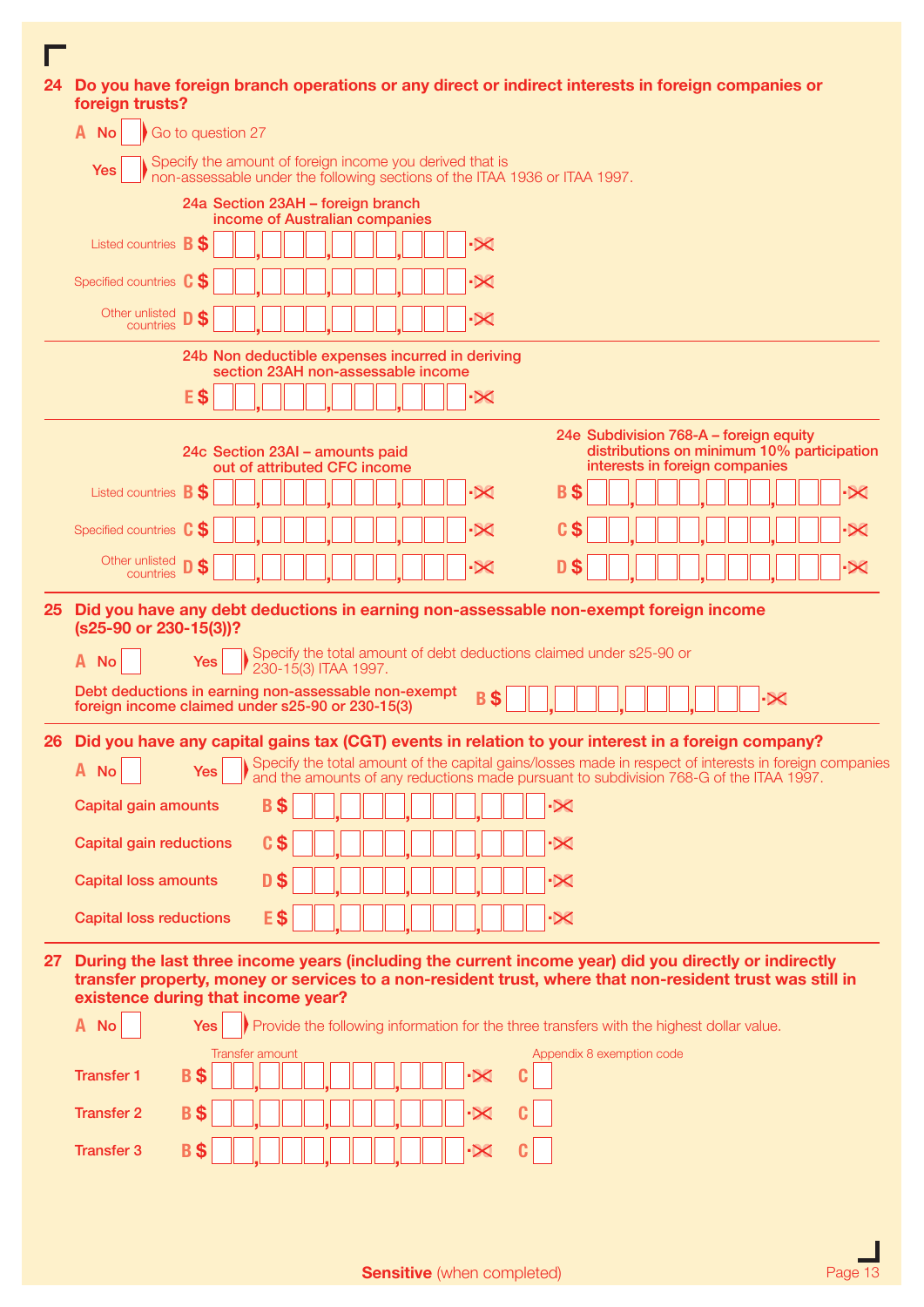| 28  | Non-resident trusts and foreign hubs                                                                                                                                                                                                                 |
|-----|------------------------------------------------------------------------------------------------------------------------------------------------------------------------------------------------------------------------------------------------------|
|     | 28a Were you a beneficiary of a non-resident trust or did you have an interest in, or an entitlement to acquire an interest in,<br>either the income or capital of a non-resident trust during the income year?                                      |
|     | A<br><b>No</b><br>Yes                                                                                                                                                                                                                                |
|     | 28b Do any of the schedules within PCG 2017/1 apply to your offshore dealings?                                                                                                                                                                       |
|     | Provide the following information for the types of hub arrangements that have the highest<br>A<br><b>No</b><br>Yes<br>dollar value of property or services imported to, or exported from, Australia.                                                 |
|     | Value of revenue/exports in connection<br>Value of expenses/imports in connection<br>Type of hub<br>with each type of hub<br>with each type of hub<br>B<br>C S<br>$\Join$<br>·×                                                                      |
|     | G<br>·×<br>$\bm{\times}$                                                                                                                                                                                                                             |
|     | $\bm{\times}$<br>·×                                                                                                                                                                                                                                  |
| 29  | <b>Cross-border hybrid entities and hybrid instruments</b>                                                                                                                                                                                           |
|     | 29a Were you a partner in a foreign hybrid limited partnership (FHLP) or a shareholder in a foreign hybrid company (FHC)?                                                                                                                            |
|     | Provide the following information<br>A No<br>Yes                                                                                                                                                                                                     |
|     | Number of FHLPs or FHCs you had an interest in                                                                                                                                                                                                       |
|     | Total amount of your share of FHLP/FHCs net income/profit<br>C S                                                                                                                                                                                     |
|     |                                                                                                                                                                                                                                                      |
|     | Section D: Thin capitalisation                                                                                                                                                                                                                       |
|     | 30a Did the thin capitalisation rules affect you?                                                                                                                                                                                                    |
|     | Go to question 30b<br>Yes<br>Go to question 31<br>A No                                                                                                                                                                                               |
|     | 30b Did you rely on one of the following tests in determining the thin capitalisation rules did not disallow any of your<br>debt deductions?                                                                                                         |
|     | \$2 million threshold test                                                                                                                                                                                                                           |
|     | Go to question 40<br>90% asset threshold test<br><b>No</b><br><b>Yes</b>                                                                                                                                                                             |
|     | Go to question 40<br><b>C</b> Exemption of certain special purpose entities<br><b>No</b><br><b>Yes</b>                                                                                                                                               |
|     | 31 Has an Australian resident company elected under subdivision 820-FB of the ITAA 1997 to treat<br>your qualifying Australian branch operations as part of a consolidated group, MEC group or a<br>single company for thin capitalisation purposes? |
|     | Provide the ABN of the entity making that election, then go to question 40.<br>A No<br>Yes <sub>l</sub>                                                                                                                                              |
|     | Australian business number (ABN) B<br>Go to question 40                                                                                                                                                                                              |
|     | 32 What was your entity type at the end of the income year?                                                                                                                                                                                          |
|     | A Code                                                                                                                                                                                                                                               |
| 33. | Did you change your entity status from 'general' to 'financial' during the income year?                                                                                                                                                              |
|     | A No<br><b>Yes</b>                                                                                                                                                                                                                                   |
|     | 34 What method did you use to calculate your average values?                                                                                                                                                                                         |
|     | A Code                                                                                                                                                                                                                                               |
|     |                                                                                                                                                                                                                                                      |

Ц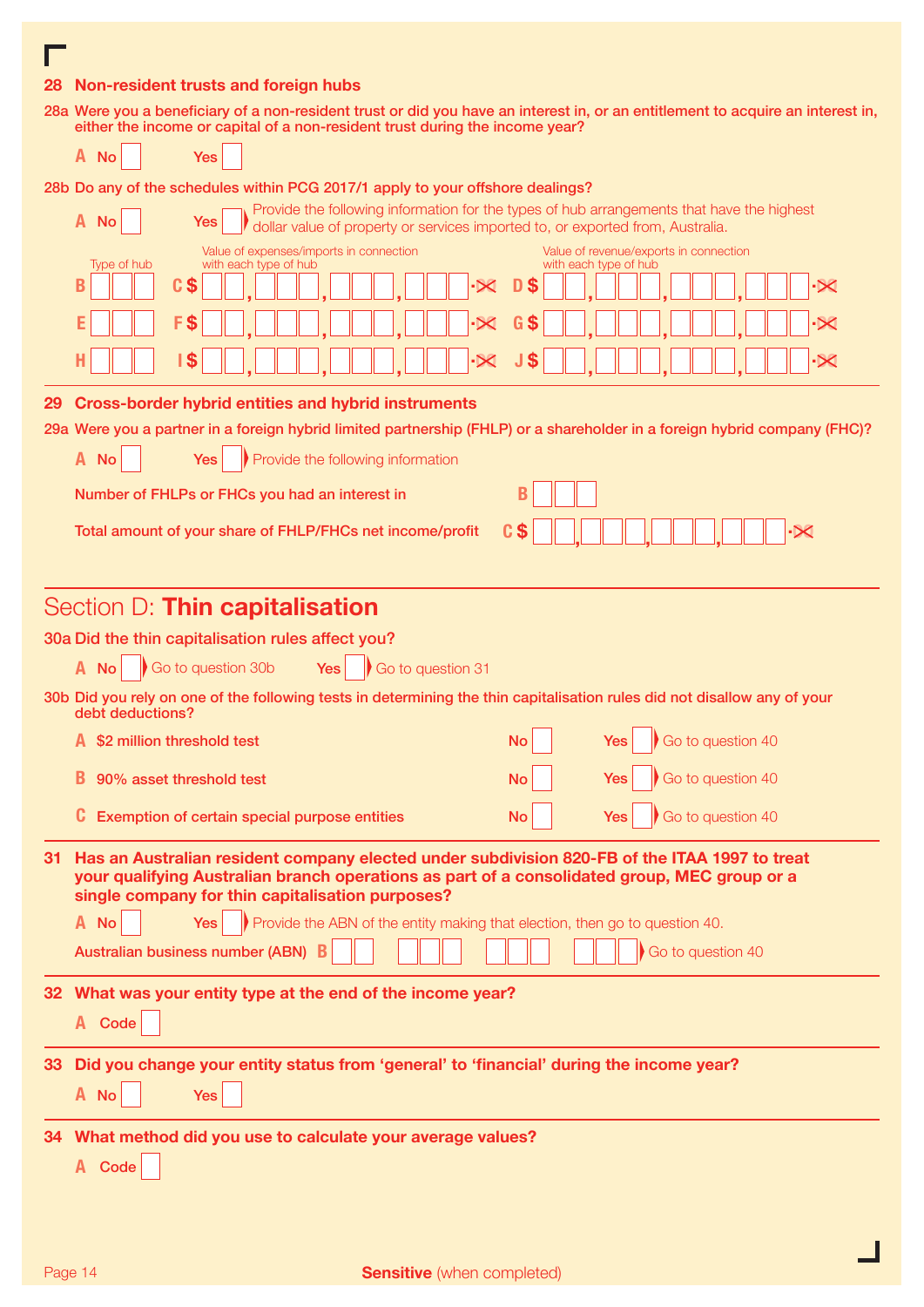| 35 | General information – to be completed by all thin capitalisation entities                                                                                                     |             |                                                                                                |
|----|-------------------------------------------------------------------------------------------------------------------------------------------------------------------------------|-------------|------------------------------------------------------------------------------------------------|
|    | A \$<br><b>Debt deductions</b>                                                                                                                                                |             | ·×                                                                                             |
|    | Debt deductions on debt<br>R<br>$\mathbf{\hat{s}}$                                                                                                                            |             | ∙×                                                                                             |
|    | from related non-residents<br>Amount of debt deduction                                                                                                                        |             |                                                                                                |
|    | C<br>\$<br>disallowed                                                                                                                                                         |             | ·×                                                                                             |
|    | $D$ $S$<br>Adjusted average debt                                                                                                                                              |             | ∙×                                                                                             |
|    | 36 Were you an authorised deposit taking institution (ADI) for the income year?                                                                                               |             |                                                                                                |
|    | Answer 'Yes' if you entered code 7 or 8 at Question 32 label A.                                                                                                               |             |                                                                                                |
|    | Provide the following information where applicable<br>A<br><b>No</b><br><b>Yes</b>                                                                                            |             |                                                                                                |
|    | <b>All ADI entities</b><br>(Adjusted) average equity capital                                                                                                                  |             | <b>Outward investing ADI</b> – continued<br>Average value of risk weighted assets attributable |
|    | <b>B</b> \$<br>·×                                                                                                                                                             |             | to overseas permanent establishment(s)                                                         |
|    | Safe harbour capital amount                                                                                                                                                   | $G$ \$      | $\overline{\times}$<br>Average value of controlled foreign entity equity                       |
|    | C \$<br>·×                                                                                                                                                                    | H\$         | $\overline{\times}$                                                                            |
|    | Equity capital shortfall amount<br>D\$<br>·×                                                                                                                                  |             | Tier 1 prudential capital deductions                                                           |
|    |                                                                                                                                                                               | 1\$         | ۰X                                                                                             |
|    | <b>Outward investing ADI</b><br>Average value of risk weighted assets                                                                                                         |             | <b>Inward investing ADI</b><br>Average of risk weighted assets attributable                    |
|    | E\$<br>·×                                                                                                                                                                     |             | to Australian permanent establishment(s)                                                       |
|    | Equity capital attributable to overseas<br>permanent establishment(s)                                                                                                         | J \$        | $\cdot \times$<br>Average value of dotation capital                                            |
|    | F\$<br>$\propto$                                                                                                                                                              | K\$         | $\overline{\times}$                                                                            |
|    |                                                                                                                                                                               |             |                                                                                                |
|    | 37 Were you a non-authorised deposit taking institution (non-ADI) for the income year?<br>Answer 'Yes' if you entered code 1, 2, 3, 4, 5, 6, 9 or 10 at question 32, label A. |             |                                                                                                |
|    | Provide the following information where applicable<br>A<br><b>No</b><br>Yes                                                                                                   |             |                                                                                                |
|    | <b>All non-ADI entities</b>                                                                                                                                                   |             | All non-ADI entities - continued                                                               |
|    | Average value of assets                                                                                                                                                       |             | Average value of associate entity excess amount                                                |
|    | <b>B</b> \$<br>ż<br>Asset revaluation amount for thin capitalisation purposes                                                                                                 | 1\$         | ·×<br>Average value of excluded equity interests                                               |
|    | $C$ \$<br>·×                                                                                                                                                                  | <b>J\$</b>  | ·×                                                                                             |
|    | Safe harbour debt amount                                                                                                                                                      |             | <b>Financial entity</b>                                                                        |
|    | D\$<br>·×                                                                                                                                                                     |             | Average zero capital amount                                                                    |
|    | Excess debt amount<br>E\$<br>·×                                                                                                                                               | <b>K\$</b>  |                                                                                                |
|    | Average value of non-debt liabilities                                                                                                                                         | $L$ \$      | Average on-lent amount<br>۰×                                                                   |
|    | F\$<br>·×                                                                                                                                                                     |             | <b>Outward investing entity</b>                                                                |
|    | Average value of associate entity debt                                                                                                                                        |             | Average value of controlled foreign entity equity                                              |
|    | $G$ \$<br>·×                                                                                                                                                                  | <b>M\$</b>  | ·×                                                                                             |
|    | Average value of associate entity equity<br>H\$<br>·×                                                                                                                         | <b>N \$</b> | Average value of controlled foreign entity debt<br>·×                                          |
|    |                                                                                                                                                                               |             |                                                                                                |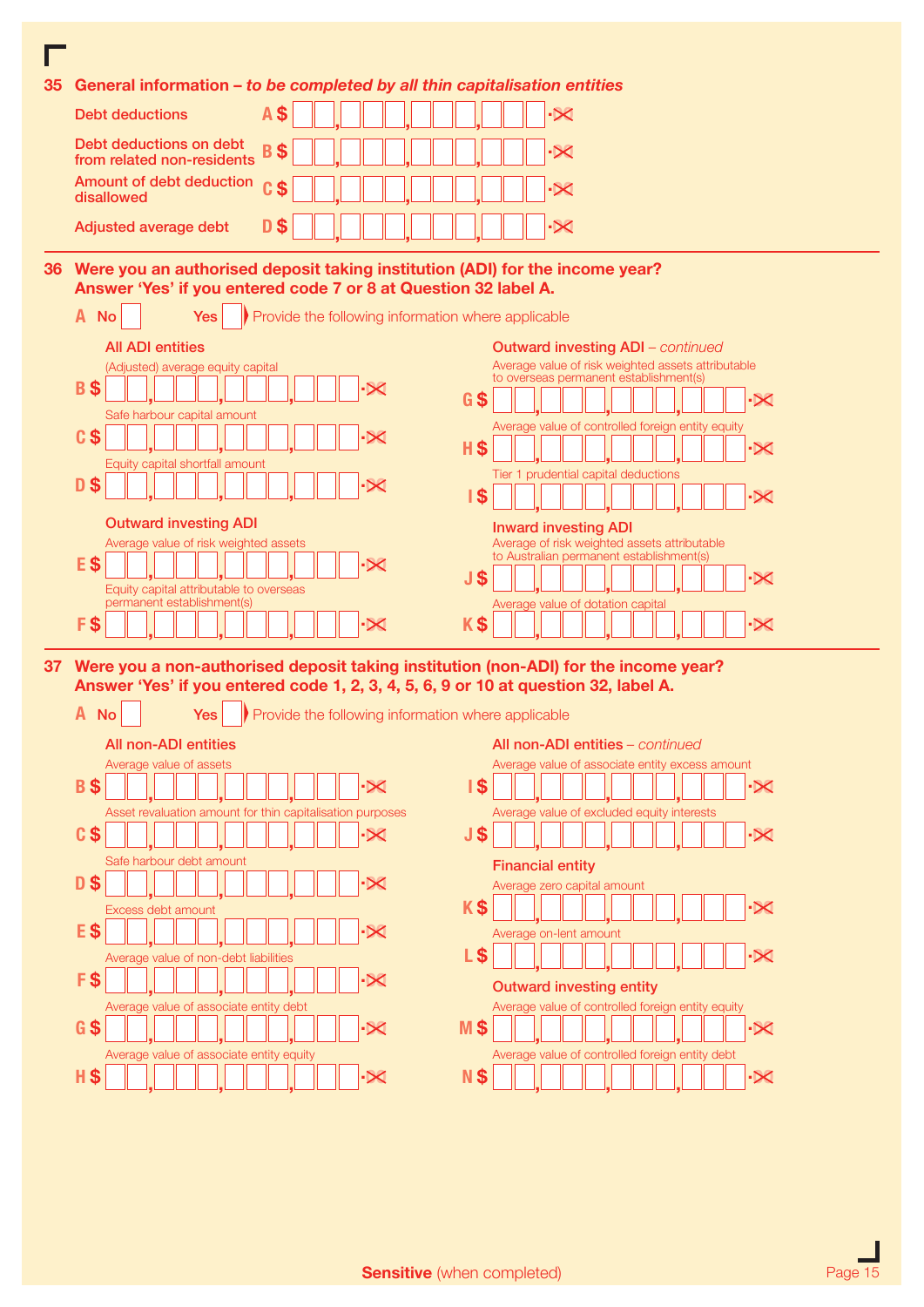|             | 37a Did you choose to recognise an internally generated intangible item under section 820-683?                                                           |
|-------------|----------------------------------------------------------------------------------------------------------------------------------------------------------|
| A           | Go to question 37c<br>Provide the following information<br><b>No</b><br><b>Yes</b>                                                                       |
| <b>B</b> \$ | 37b Average value amount of the internally generated intangible item you recognised under section 820-683<br>·×                                          |
|             | 37c Did you choose to revalue an intangible asset under section 820-684?                                                                                 |
|             | Go to question 38<br>Provide the following information<br>No<br>Yes                                                                                      |
|             | Average revaluation amount of the intangible item you revalued under section 820-684                                                                     |
| <b>B</b> \$ | -X                                                                                                                                                       |
| 38          | Did you rely on arm's length tests?                                                                                                                      |
|             | Provide your arm's length debt (non-ADI) or capital (ADI) amount<br>$\mathsf{A}$<br><b>No</b><br>Yes<br><b>B</b> \$<br>·×                                |
| 39          | Did you rely on worldwide gearing debt/capital tests?                                                                                                    |
|             | Provide the following information where applicable<br>A No<br>Yes                                                                                        |
|             | <b>ADI</b><br><b>Non-ADI</b>                                                                                                                             |
|             | Worldwide group capital ratio<br>Worldwide debt<br><b>D</b> \$<br>B                                                                                      |
|             | Worldwide capital amount<br>Worldwide equity                                                                                                             |
|             | $C$ \$<br><b>E\$</b>                                                                                                                                     |
|             | Worldwide gearing debt amount<br>F\$                                                                                                                     |
|             | Statement worldwide assets                                                                                                                               |
|             | $G$ \$                                                                                                                                                   |
|             | Average Australian assets<br>H\$<br>۰×                                                                                                                   |
|             |                                                                                                                                                          |
|             |                                                                                                                                                          |
|             | <b>Section E: Financial Services Entities</b>                                                                                                            |
|             | 40 Are you a foreign bank or other qualifying financial entity that has not elected out of Part IIIB<br>of the ITAA 1936?                                |
|             | Provide the following information at 40a B to F and 40b G to J<br>Go to question 40c<br>A No<br><b>Yes</b>                                               |
|             | 40a Notional amount of interest under Part IIIB                                                                                                          |
|             | Average quarterly notional amount taken to be borrowed under section 160ZZZ                                                                              |
|             | <b>B</b> \$<br>۰×                                                                                                                                        |
|             | Specify the main currency of the notional amount taken to be borrowed under section 160ZZZ                                                               |
|             |                                                                                                                                                          |
|             | Notional amount of interest taken to be paid under section 160ZZZA<br>(excluding amounts attributable to OB activities of offshore banking units (OBUs)) |
|             | <b>D</b> \$<br>·×                                                                                                                                        |
|             | Notional amount of interest taken to be paid under section 160ZZZA attributable to OB activities of OBUs                                                 |
|             | E\$<br>$\propto$                                                                                                                                         |
|             | Amount of section 160ZZZJ withholding tax paid on notional interest amount<br>F \$<br>·×                                                                 |

L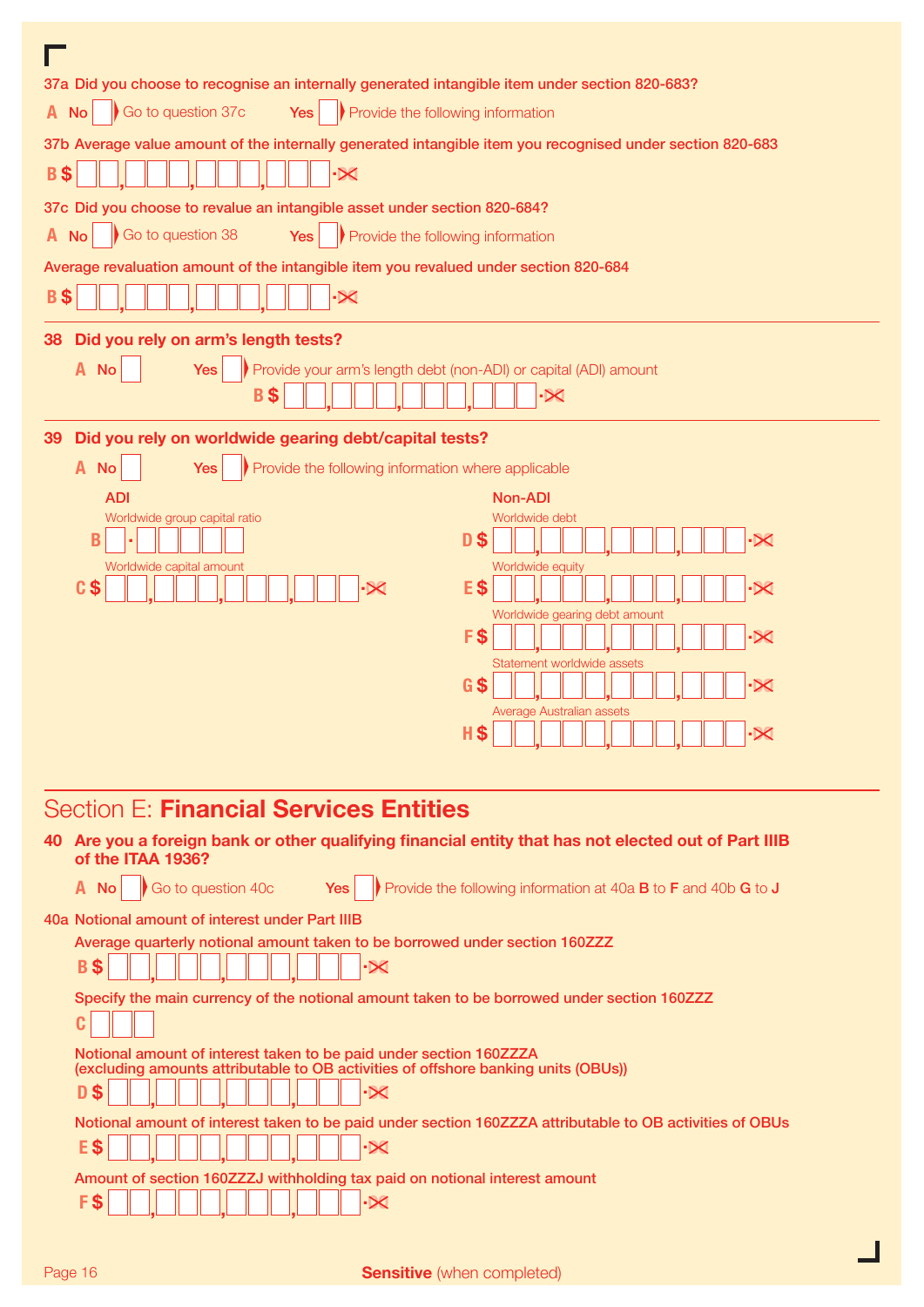| 40b Notional derivative and foreign exchange transactions under Part IIIB                                                                               |                                                                |
|---------------------------------------------------------------------------------------------------------------------------------------------------------|----------------------------------------------------------------|
| Notional amount taken to be paid or received under section 160ZZZE                                                                                      |                                                                |
| G\$<br>$\propto$                                                                                                                                        | (amount taken to be paid)                                      |
| H\$<br>·×                                                                                                                                               | (amount taken to be received)                                  |
| Notional amount taken to be paid or received under section 160ZZZF                                                                                      |                                                                |
| \$<br>·×                                                                                                                                                | (amount taken to be paid)                                      |
| J\$<br>$\overline{\times}$                                                                                                                              | (amount taken to be received)                                  |
| 40c Are you a foreign bank or other qualifying financial entity that has elected out of Part IIIB of the ITAA 1936?                                     |                                                                |
| Provide the following information at L to P<br>K No<br>Yes                                                                                              |                                                                |
| Average quarterly notional amount taken to be borrowed under section 160ZZZ                                                                             |                                                                |
| L \$<br>۰×                                                                                                                                              |                                                                |
| Specify the main currency of the notional amount taken to be borrowed under section 160ZZZ<br>M                                                         |                                                                |
|                                                                                                                                                         |                                                                |
| Notional amount of interest taken to be paid under section 160ZZZA<br>(excluding amounts attributable to OB activities of offshore banking units (OBUs) |                                                                |
| <b>N \$</b><br>·×                                                                                                                                       |                                                                |
| Notional amount of interest taken to be paid under section 160ZZZA attributable to OB activities of OBUs                                                |                                                                |
| 0\$<br>·×                                                                                                                                               |                                                                |
| Amount of section 160ZZZJ withholding tax paid on notional interest amount<br><b>P</b> \$<br>·×                                                         |                                                                |
| 40d Did you have amounts denied under section 160ZZZL of the ITAA 1936?                                                                                 |                                                                |
| Provide the following information<br>Q<br><b>No</b><br><b>Yes</b>                                                                                       |                                                                |
| Amount denied under section 160ZZZL of the ITAA 1936                                                                                                    |                                                                |
| R\$<br>·×<br>⊔"L                                                                                                                                        |                                                                |
| 41 Were you an offshore banking unit (OBU) or the head company of a consolidated group                                                                  |                                                                |
| that included an OBU?                                                                                                                                   |                                                                |
| Provide the following information<br>A<br><b>No</b><br><b>Yes</b>                                                                                       |                                                                |
| 41a Borrowing<br>Assessable OB income                                                                                                                   | 41b Lending<br>Assessable OB income                            |
| B<br><b>S</b>                                                                                                                                           | <b>B</b> \$<br>·X                                              |
| Net OB income/loss<br>C \$                                                                                                                              | Net OB income/loss<br>$C$ \$                                   |
| ·×<br>Assessable OB income from related parties                                                                                                         | $\cdot \times$ /<br>Assessable OB income from related parties  |
| D<br><b>S</b><br>·×                                                                                                                                     | D\$<br>$\overline{\times}$                                     |
| 41c Guarantee-type<br>Assessable OB income                                                                                                              | 41d Trading<br>Assessable OB income                            |
| <b>B</b> \$                                                                                                                                             | <b>B</b> \$<br>·X                                              |
| Net OB income/loss                                                                                                                                      | Net OB income/loss                                             |
| C \$<br>·×                                                                                                                                              | $C$ \$<br>$\propto$                                            |
| Assessable OB income from related parties<br>D\$<br>$\overline{\mathsf{X}}$                                                                             | Assessable OB income from related parties<br><b>D</b> \$<br>·× |
|                                                                                                                                                         |                                                                |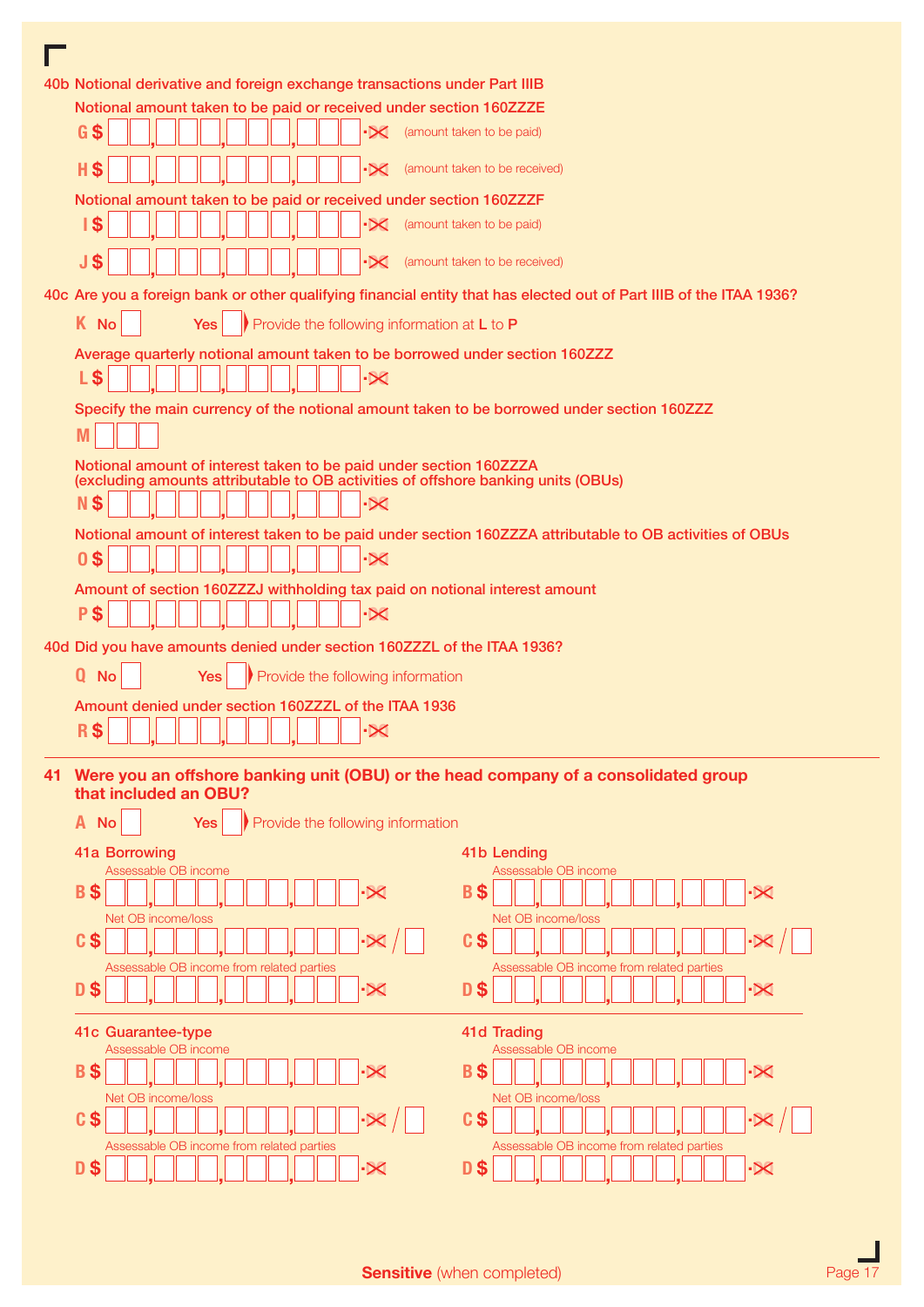### 41 Were you an offshore banking unit (OBU) or the head company of a consolidated group that included an OBU? *– continued*

|                           | 41e Eligible contract                                                | 41f Investment                                                                         |
|---------------------------|----------------------------------------------------------------------|----------------------------------------------------------------------------------------|
| <b>B</b> \$               | Assessable OB income<br>·×                                           | Assessable OB income<br><b>B</b> \$<br>۰×                                              |
| $C$ \$                    | Net OB income/loss<br>$\cdot \times$ /                               | Net OB income/loss<br>$C$ \$<br>$\cdot \times$ /                                       |
| D\$                       | Assessable OB income from related parties<br>ż.                      | Assessable OB income from related parties<br><b>D\$</b><br>$\overline{\mathsf{X}}$     |
|                           | 41g Advisory                                                         | 41h Hedging                                                                            |
| <b>B</b> \$               | Assessable OB income<br>·×                                           | Assessable OB income<br><b>B</b> \$<br>$\overline{\times}$                             |
| $C$ \$                    | Net OB income/loss<br>$\mathbf{\hat{X}}$                             | Net OB income/loss<br>$C$ \$<br>$\cdot \times$ /                                       |
| D\$                       | Assessable OB income from related parties<br>$\overline{\mathsf{X}}$ | Assessable OB income from related parties<br><b>D</b> \$<br>·×                         |
|                           | 41o Leasing                                                          |                                                                                        |
| <b>B</b> \$               | Assessable OB income<br>·×<br>Net OB income/loss                     |                                                                                        |
| $C$ \$                    | $\cdot \Join$ $/$ $\mid$                                             |                                                                                        |
| D\$                       | Assessable OB income from related parties<br>$\overline{\mathsf{x}}$ |                                                                                        |
|                           | 41i Other - as declared by regulation                                | 41j General OB deduction and apportionable OB deductions                               |
| <b>B</b> \$               | Assessable OB income<br>ż                                            | $C$ \$<br>·×                                                                           |
| $C$ \$                    | Net OB income/loss<br>·⊠ /                                           |                                                                                        |
| $\mathsf{D}$ $\mathsf{S}$ | Assessable OB income from related parties<br>$\mathbf{\times}$       |                                                                                        |
|                           | 41m Total assessable OB Income /<br>less Total OB deductions         | 41n Eligible fraction of foreign income tax on<br>OB income claimed under division 770 |
| <b>B</b> \$               | Assessable OB income<br>Ż                                            | E \$<br>$\bm{\times}$                                                                  |
| $C$ \$                    | Net OB income/loss<br>$\cdot \Join / \mid \; \; \mid$                |                                                                                        |
| D\$                       | Assessable OB income from related parties<br>$\overline{\mathsf{X}}$ |                                                                                        |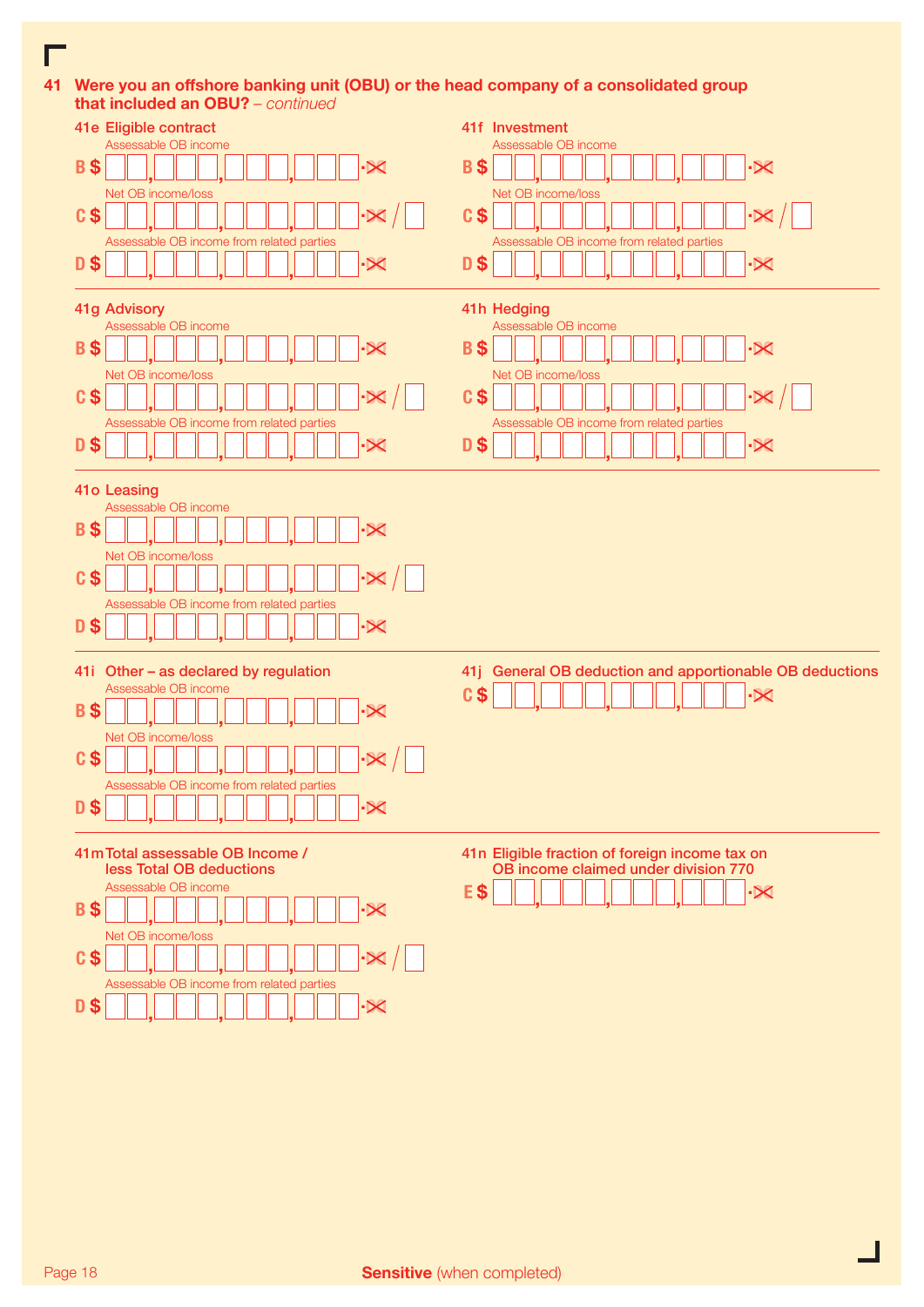| I  |                                                                                                                              |
|----|------------------------------------------------------------------------------------------------------------------------------|
|    | Section F: <b>Miscellaneous</b>                                                                                              |
| 42 | Did you have a Conduit Foreign Income balance and/or distribute<br>amounts of Conduit Foreign Income during the income year? |
|    | Provide the following information<br>A No<br>Yes                                                                             |
|    | Balance of conduit foreign income                                                                                            |
|    | <b>B</b> \$<br>$\cdot \times$ /                                                                                              |
|    | Conduit foreign income distributed during income year                                                                        |
|    | $C$ \$<br>$\overline{\times}$                                                                                                |
| 43 | Do you have an unfranked non portfolio dividend account (section 46FB ITAA 1936)?                                            |
|    | Provide the following information<br>A No<br>Yes                                                                             |
|    | Balance of unfranked non-portfolio                                                                                           |
|    | dividend account at year end<br>Code                                                                                         |
|    | <b>B</b> \$                                                                                                                  |
| 44 | Did you pay amounts of interest exempt from withholding tax during the income year?                                          |
|    | Provide the following information<br>A<br><b>No</b><br><b>Yes</b>                                                            |
|    | Interest paid to financial institution exempt<br><b>DTA country</b><br>from withholding under a DTA                          |
|    | <b>B</b> \$<br>·×                                                                                                            |
|    | Section 128F exempt interest paid                                                                                            |
|    | D<br>·×<br><b>S</b>                                                                                                          |

.00 , , \$ , <sup>E</sup>

 Section 128FA exempt interest paid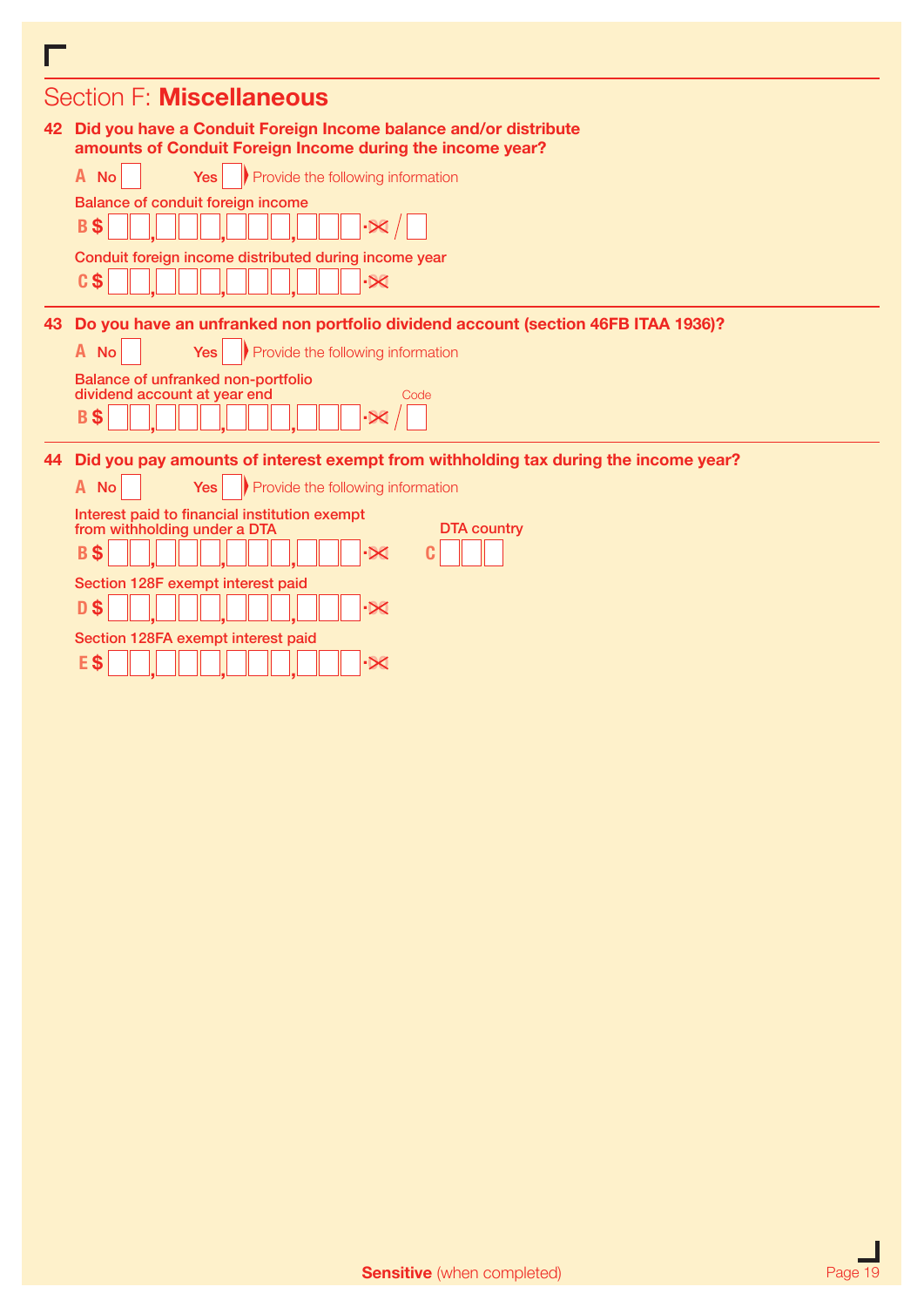|           | Section G: <b>Hybrid Mismatches</b>                                                                                                                                       |                                   |                                   |                                                  |
|-----------|---------------------------------------------------------------------------------------------------------------------------------------------------------------------------|-----------------------------------|-----------------------------------|--------------------------------------------------|
| 45        | Did the hybrid mismatch rules affect you?                                                                                                                                 |                                   |                                   |                                                  |
|           | Go to question 49<br>$A$ No                                                                                                                                               | Yes                               | Provide the following information |                                                  |
| 46.       | Have you made or received a payment at any time during the income year which gave rise to a                                                                               |                                   |                                   |                                                  |
|           | deduction / non-inclusion or a deduction / deduction mismatch?                                                                                                            |                                   |                                   |                                                  |
| A         | Go to question 47<br><b>No</b>                                                                                                                                            | <b>Yes</b>                        | Provide the following information |                                                  |
|           | 46a Total amount of deductions denied or total inclusion of income under subdivisions 832-C to 832-G                                                                      |                                   |                                   |                                                  |
|           | <b>B</b> \$                                                                                                                                                               | ۰×                                |                                   |                                                  |
|           | 46b List top three material arrangements which gave rise to the mismatch                                                                                                  |                                   |                                   |                                                  |
|           | Type of hybrid mismatch arrangement                                                                                                                                       | Foreign country<br>R              | $C$ \$                            | Total amount of payments made during income year |
|           |                                                                                                                                                                           |                                   |                                   | ·×                                               |
|           |                                                                                                                                                                           |                                   | C S                               | ·×                                               |
|           |                                                                                                                                                                           |                                   | C \$                              | ·×                                               |
|           | Total amount of deductions denied or amount of income inclusion                                                                                                           |                                   | Reason for difference             | Were you the recipient of the payment?           |
| D         |                                                                                                                                                                           | ·×                                | E                                 | F.<br><b>No</b><br>Yes                           |
| D         |                                                                                                                                                                           |                                   | E                                 | <b>No</b><br>Yes                                 |
|           |                                                                                                                                                                           |                                   |                                   |                                                  |
|           | D \$                                                                                                                                                                      | ·×                                | E                                 | F.<br><b>No</b><br>Yes                           |
|           | Do your international related parties have an offshore hybrid mismatch?                                                                                                   |                                   |                                   |                                                  |
|           | A No<br>Yes                                                                                                                                                               | Provide the following information |                                   |                                                  |
| B         | Total amount of deductions denied under subdivision 832-H<br><b>S</b>                                                                                                     | ·X                                |                                   |                                                  |
|           |                                                                                                                                                                           |                                   |                                   |                                                  |
|           | Did you pay an amount of interest or an amount under a derivative financial arrangement to an<br>international related party which was not taxed or taxed at 10% or less? |                                   |                                   |                                                  |
|           | A No<br><b>Yes</b>                                                                                                                                                        | Provide the following information |                                   |                                                  |
|           | 48a Total amount of deductions denied under subdivision 832-J                                                                                                             |                                   |                                   |                                                  |
|           | <b>B</b> \$                                                                                                                                                               | ·×                                |                                   |                                                  |
|           | 48b List top three material arrangements                                                                                                                                  |                                   |                                   |                                                  |
|           | Foreign country of interposed entity                                                                                                                                      | Amount of payment                 |                                   |                                                  |
|           | Α                                                                                                                                                                         | <b>B</b> \$                       |                                   | ·×                                               |
|           |                                                                                                                                                                           | B<br><sup>\$</sup>                |                                   | ·×                                               |
|           |                                                                                                                                                                           | <b>B</b> \$                       |                                   | ż                                                |
|           | Amount of deductions denied                                                                                                                                               |                                   | Reason                            |                                                  |
|           | $C$ \$                                                                                                                                                                    | ·×                                | D                                 |                                                  |
| 47<br>48. | C <sub>s</sub>                                                                                                                                                            | ·X                                | n                                 |                                                  |

 $\overline{\mathsf{I}}$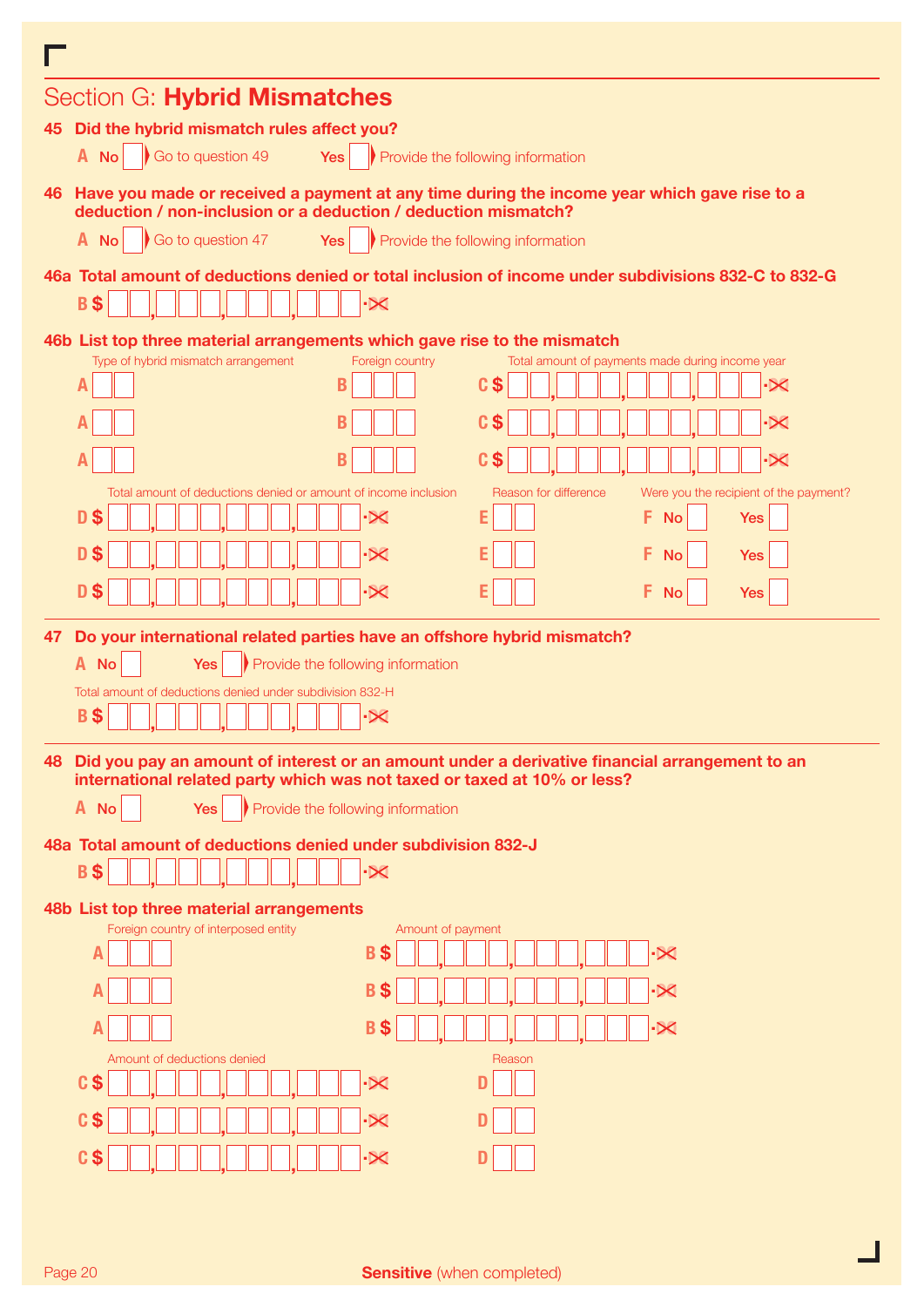| 49 | Did you restructure or replace an arrangement which would have been subject to any of the hybrid<br>mismatch rules in the current year or the prior year if the arrangement was still in place?            |
|----|------------------------------------------------------------------------------------------------------------------------------------------------------------------------------------------------------------|
|    | Provide the following information<br><b>Yes</b><br>A No                                                                                                                                                    |
|    | 49a Provide the following information for the top three most material restructuring event(s)                                                                                                               |
|    | <b>Restructuring event 1</b>                                                                                                                                                                               |
|    | Description                                                                                                                                                                                                |
|    | А                                                                                                                                                                                                          |
|    |                                                                                                                                                                                                            |
|    | As a result of the restructure, has the taxable income of the entity remained the same or decreased if compared to the replaced hybrid arrangement                                                         |
|    | before the application of the hybrid mismatch rules?                                                                                                                                                       |
|    | в<br><b>No</b><br><b>Yes</b>                                                                                                                                                                               |
|    | <b>Restructuring event 2</b>                                                                                                                                                                               |
|    | <b>Description</b>                                                                                                                                                                                         |
|    | А                                                                                                                                                                                                          |
|    |                                                                                                                                                                                                            |
|    |                                                                                                                                                                                                            |
|    | As a result of the restructure, has the taxable income of the entity remained the same or decreased if compared to the replaced hybrid arrangement<br>before the application of the hybrid mismatch rules? |
|    | в<br><b>No</b><br>Yes                                                                                                                                                                                      |
|    | <b>Restructuring event 3</b>                                                                                                                                                                               |
|    | <b>Description</b>                                                                                                                                                                                         |
|    |                                                                                                                                                                                                            |
|    |                                                                                                                                                                                                            |
|    |                                                                                                                                                                                                            |
|    | As a result of the restructure, has the taxable income of the entity remained the same or decreased if compared to the replaced hybrid arrangement<br>before the application of the hybrid mismatch rules? |
|    | <b>B</b> No Yes                                                                                                                                                                                            |
|    | 50 If you answered yes at question 24, did you receive a foreign equity distribution that gave rise to a                                                                                                   |
|    | foreign income tax deduction?                                                                                                                                                                              |
|    | Provide the following information<br>A No<br><b>Yes</b>                                                                                                                                                    |
|    | 50a Amount that is not non-assessable non-exempt under section 768-7                                                                                                                                       |
|    | <b>B</b> \$<br>·×                                                                                                                                                                                          |
|    |                                                                                                                                                                                                            |
|    | 51 If you answered yes at question 24, did you derive branch hybrid mismatch income?                                                                                                                       |
|    | Provide the following information<br>A No<br><b>Yes</b>                                                                                                                                                    |
|    | 51a Amounts that are not non-assessable non-exempt under subsection 23AH(4A)                                                                                                                               |
|    | <b>B</b> \$<br>$\overline{\mathsf{X}}$                                                                                                                                                                     |
|    |                                                                                                                                                                                                            |
|    |                                                                                                                                                                                                            |
|    |                                                                                                                                                                                                            |
|    |                                                                                                                                                                                                            |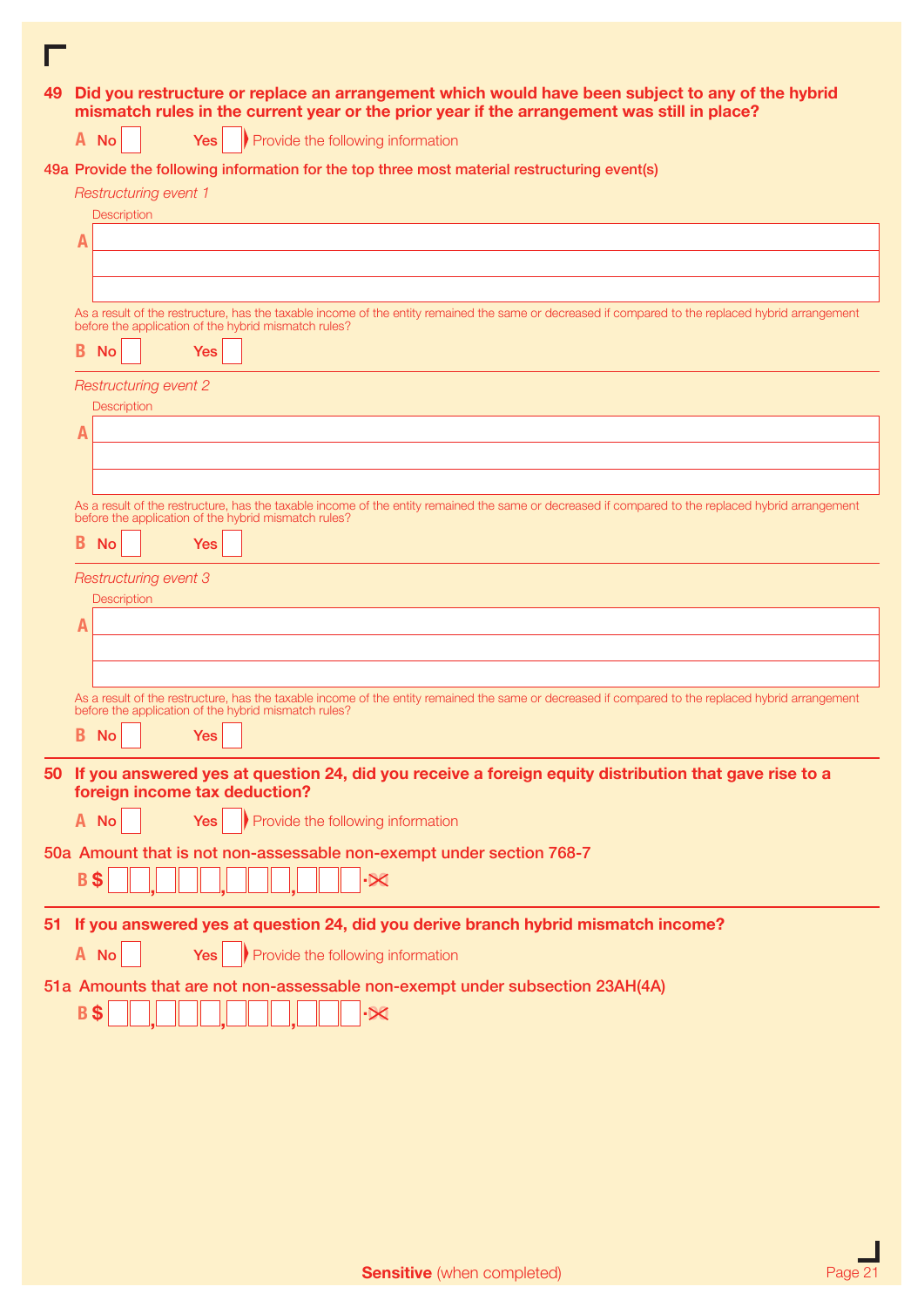# Section H: Taxpayer's declaration

#### If the schedule is not lodged with the income tax return you are required to sign and date the schedule.

#### Important

Before making this declaration check to ensure that all the information required has been provided on this form and any attachments to this form, and that the information provided is true and correct in every detail. If you are in doubt about any aspect of the tax return, place all the facts before the ATO. The income tax law imposes heavy penalties for false or misleading statements.

#### **Privacy**

Taxation law authorises the ATO to collect information and disclose it to other government agencies. This includes personal information of the person authorised to sign the declaration. For information about your privacy go to ato.gov.au/privacy

#### Declaration:

I declare that the information on this form is true and correct.

| Signature |  |
|-----------|--|
|-----------|--|

| <u> - gamma - </u>                         |                      |  |  |  |
|--------------------------------------------|----------------------|--|--|--|
|                                            |                      |  |  |  |
|                                            | Year<br>Day<br>Month |  |  |  |
|                                            | Date                 |  |  |  |
| Contact name                               |                      |  |  |  |
|                                            |                      |  |  |  |
| Daytime contact number (include area code) |                      |  |  |  |
|                                            |                      |  |  |  |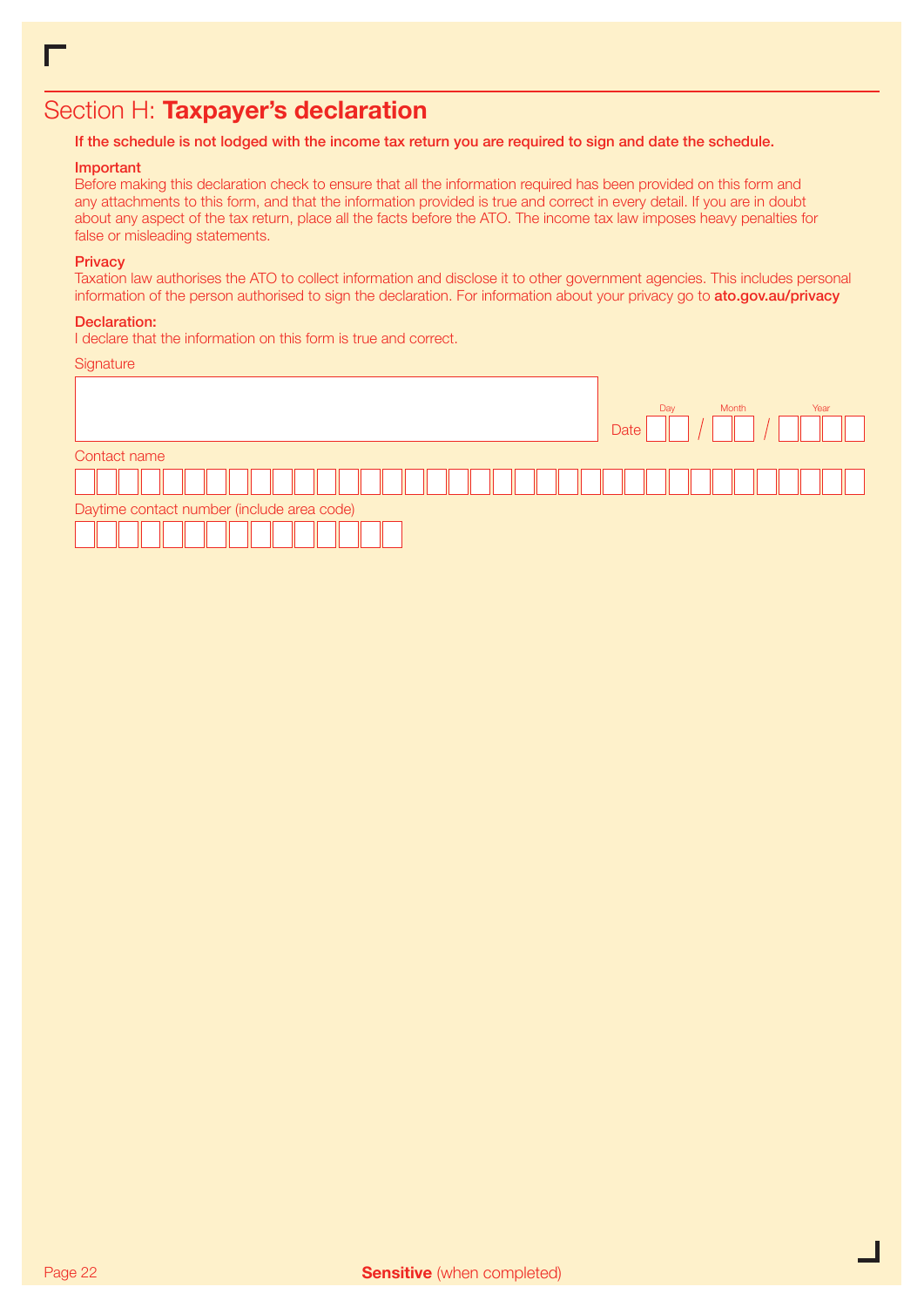

п